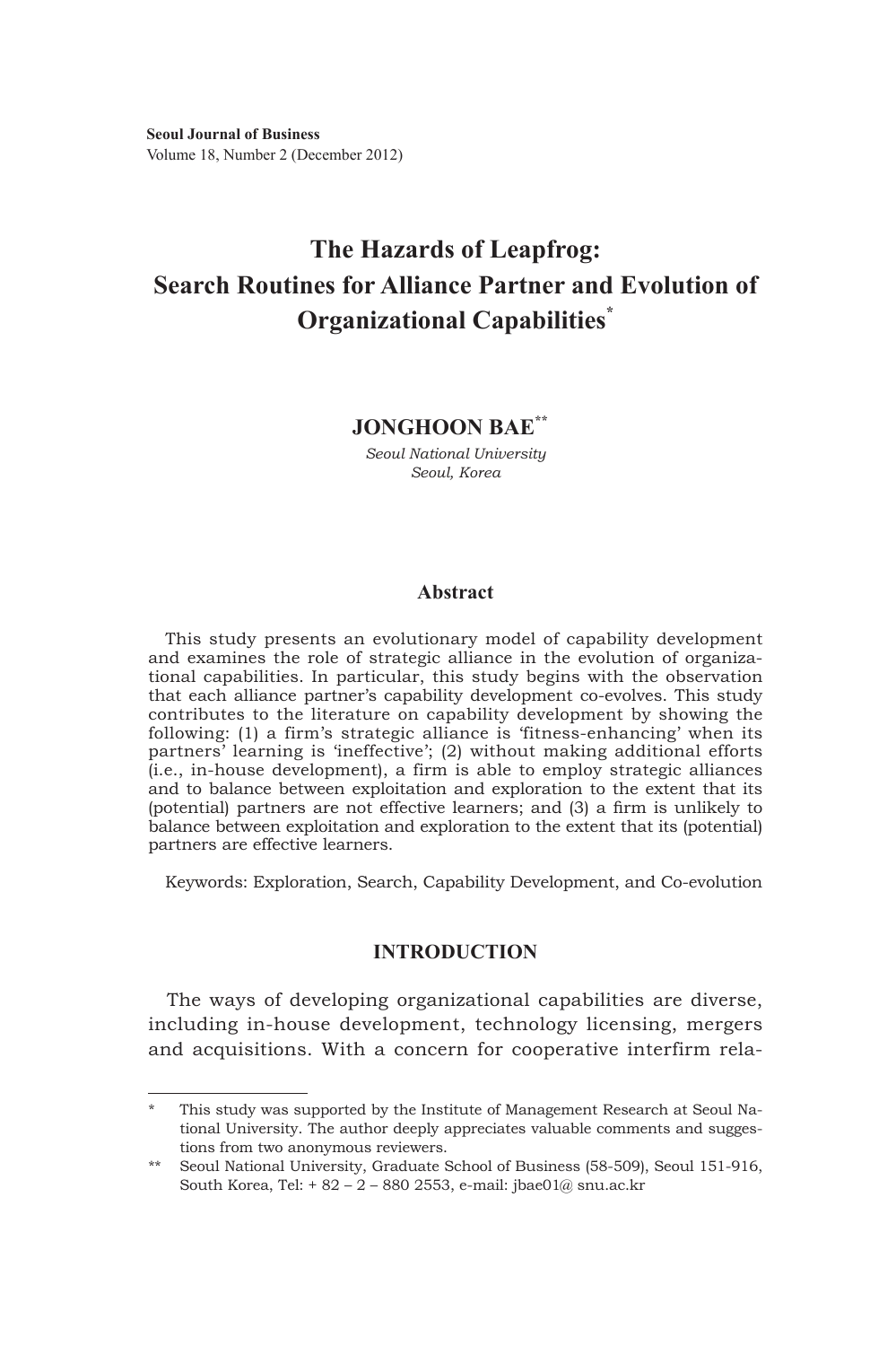tions as a source of competitive advantage (Uzzi 1997; Kogut 2000), organization researchers have long recognized strategic alliances, such as joint ventures and R&D agreements, as an important way to develop organizational capabilities (Dussauge et al. 2000; Dyer and Singh 1998; Hamel et al. 1989). While the literature has vindicated the role of strategic alliances in the development of organizational capabilities (Bae and Gargiulo 2004; Hagedoorn, Lin and Vonortas 2000; Lavie 2007; Mowery, Oxley and Silverman 1996; Rothaermel and Deeds 2004; Sampson 2005; Stuart 2000), one important limitation exists in interpreting these findings: the developmental outcome for one partner in an alliance cannot be fully understood in isolation from that of the others.

As is well illustrated in Red Queen process (Barnett and Hansen 1996), each partner's capability development co-evolves. For example, the room for learning from partners depends on what these partners know and will know. Hence, the evolutionary change of organizational capabilities is reciprocal between interacting partners in alliances. However, little research draws on models or theories that capture strategic interdependence between alliance partners in the course of capability development.

To address this limitation, this paper employs an evolutionary model of capability development and examines the role of strategic alliances in the evolution of organizational capabilities. In particular, this study construes the fitness of a firm's capabilities as the probability that the capabilities of a given type in a given period are favored and thus selected by the market in the subsequent period. It also views strategic alliances as a form of routines to search for external capabilities, namely, search routines. With the concepts of fitness and search routine, this study contributes to the literature on capability development by showing the following: (1) a firm's strategic alliance is 'fitness-enhancing' when its partners' learning is 'ineffective'. In particular, a firm's own balance in capability development between exploitation and exploration is subject to the outcome of search engaged by its partners in the market, measured by the extent of capability heterogeneity among partners; (2) without making additional efforts (i.e., in-house development), a firm is able to employ strategic alliances and to balance between exploitation and exploration to the extent that its (potential) partners are not effective learners, i.e., engage heavily in local search, commonly observed in an emerging market; and (3) a firm is unlikely to balance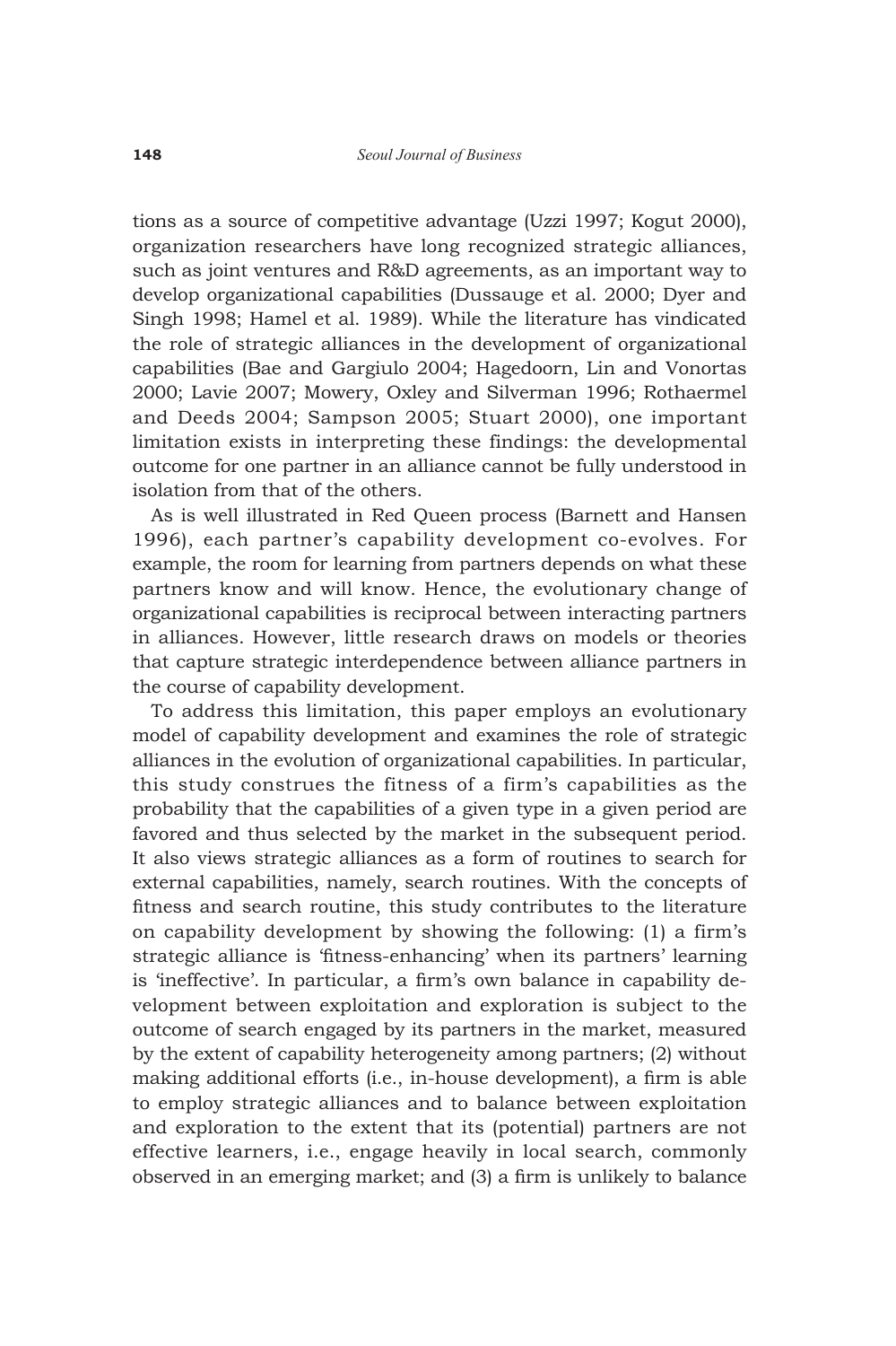between exploitation and exploration to the extent that its (potential) partners are effective learners, i.e., engage heavily in distant search, commonly observed in a perfectly competitive market. Accordingly, without making additional efforts, the firm may fail to balance between exploitation and exploration because the current market may not select such balancing of exploitation and exploration. The firm may exploit only the best practice available, thus becoming similar to its (potential) partners.

## **AN EVOLUTIONARY MODEL FOR SEARCH ROUTINES**

#### **Search Routine as a Behavioral Rule**

As Cyert and March (1963) pointed out, the firm is a political coalition of boundedly rational individuals, including managers who run directly the firm and customers who fund indirectly the firm. The coalition membership is neither clear nor stable because some members are more important than the others in defining the membership. That's why much attention is given to the role of leadership or authority in stabilizing the coalition membership (e.g. Simon 1957). Given that the coalition members change over time through turnover or recruitment, however, the attributes of individuals may not reflect a stable aspect of the firm. What is stable with the firm is then a flow of decisions made by the major coalition members – a firm's routines.

Routines are behavioral rules, which refer to a repetitive pattern of activity inside the firm (Cohen and Bacdayan 1994; Cyert and March 1963; March and Simon 1958; Nelson and Winter 1982; Levitt and March 1988; Rumelt 1984). While definitions concerning routines are diverse, a simple definition is a work procedure. In any organization, the interaction among individuals is guided by work procedures or manuals. The phrase, 'go by the book', refers to such interactions guided by manuals or work procedures. While researchers often fail to separate a firm's routines from its activities, it is important to distinguish between them. An activity is the actual flow of decisions that are stochastically drawn from a routine (Nelson and Winter 1982). The actual flow of decisions inside the firm is then a trace of routines activated. Such routines are also known as performance programs (March and Simon 1958), stan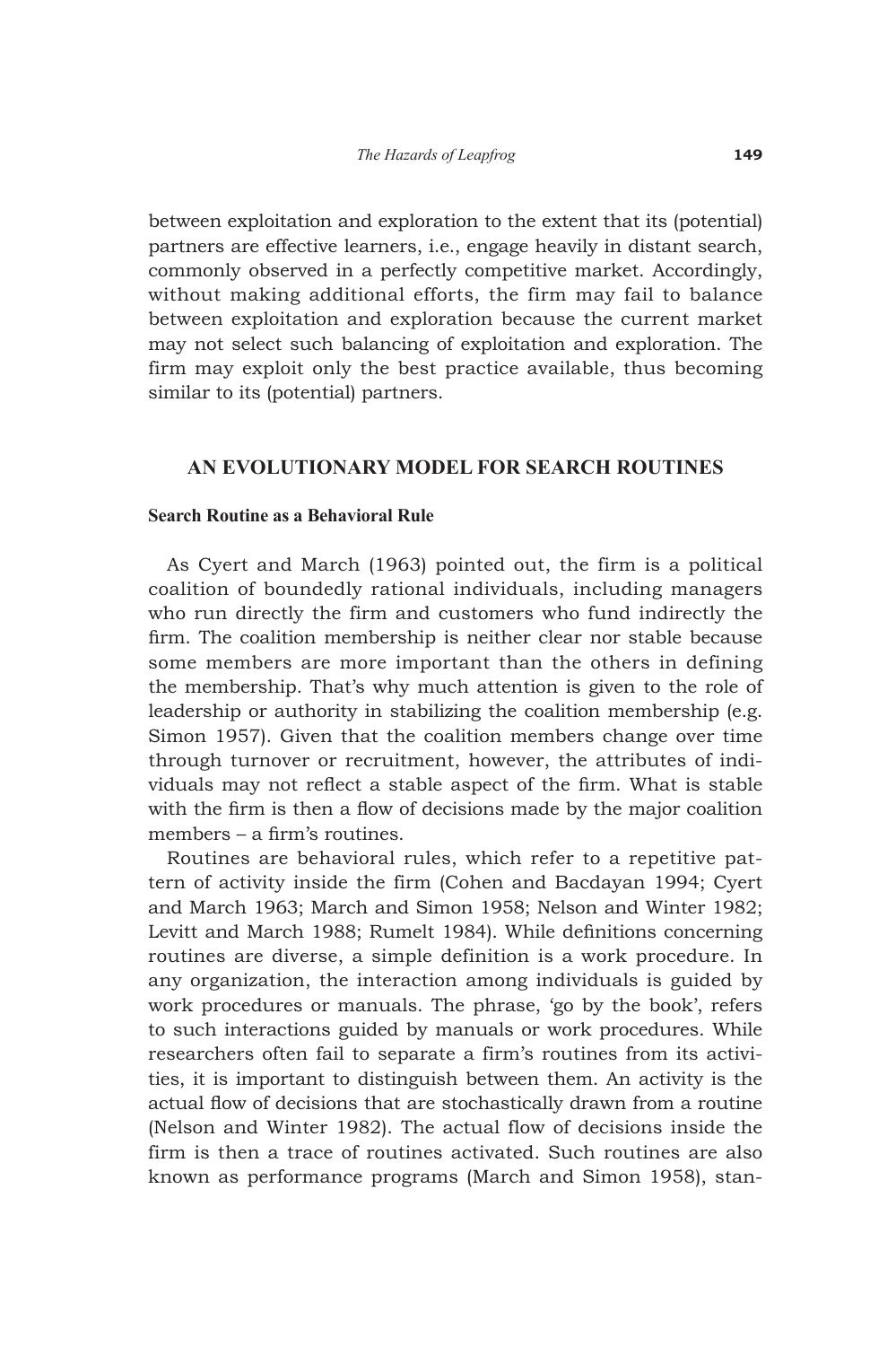dard operating procedure (Cyert and March 1963) and the blueprint for the firm (Hannan and Freeman 1977). The types of routines are diverse, ranging from well-specified technical manual for production to company-wide policies regarding R&D. Among these routines, a search routine is a behavioral rule for changing the current routines by sampling alternative solutions from a firm's task environments.

## **Search Routine for Partner Selection**

Firms compete for the profitable niches in the market while maintaining various exchange networks, including strategic alliances (Gulati et al. 2000; McConnell & Nantell, 1985; Pfeffer & Nowak, 1976; Porter, 1996). In a bid to remain competitive, firms carefully search for possible exchange partners; that is, they select new alliance partners and drop old ones to adapt to shifting demands (Hennart 1988; Kogut 1988). Owing to high uncertainty over the quality of potential partners, i.e., resources held by partners, firms employ bundles of search routines to select one party over the others. The literature on strategic alliances has identified a variety of such rules in the following three ways.

First, experience guides the selection of partners: two parties agree to exchange when they have previous experience of exchanges (Eisenhardt and Schoonhoven 1996; Gulati 1995); or when they know common third parties with whom they transacted before (Larson 1992). Direct experience with potential partners and third party referrals provide rich information on the resource of the partners while monitoring their opportunistic behavior. Hence, once economic relations develop, future transactions tend to be embedded in these relations and, in some cases, these cooperative relations grow into acquisitions or vertical integrations.

Second, power symmetry between partners guides partner selection (Chung et al. 2000). Market status and associated market power are critical to the inception of exchanges between two parties. Cooperation ensues when each party expects a fair division of cooperative outcomes, which is likely to occur when the market power of parties to an exchange is balanced (Bae 2011; Bae and Gargiulo 2004). In addition to market power, firms occupying similar market status are likely to depend on the same resources for survival (e.g., Freeman and Hannan 1983). This direct competition occasionally develops an incentive for cooperation.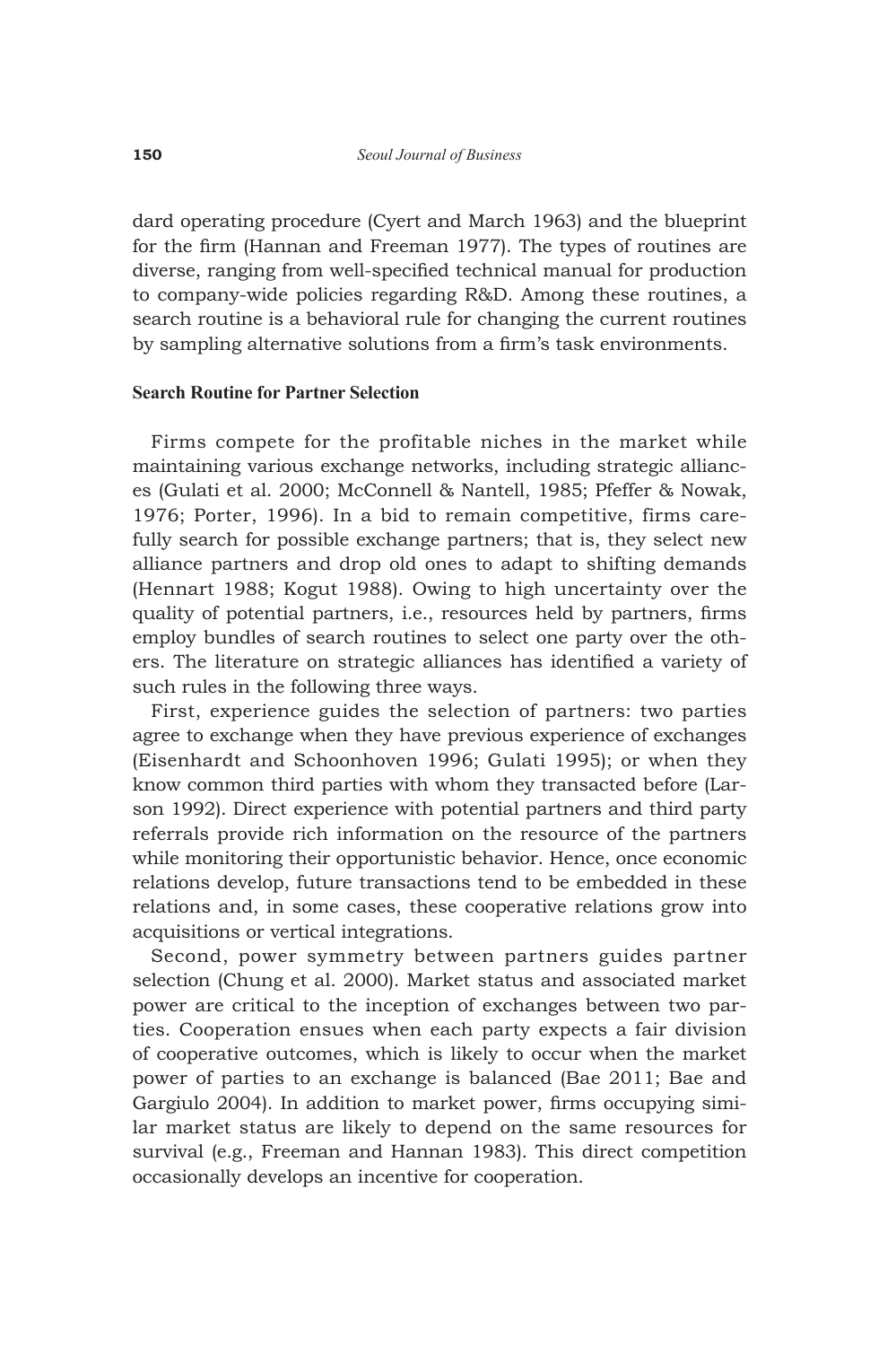Third, the exploration of new business opportunities directs the selection of partners (Baum et al. 2005; Beckman, Haunschild, and Phillips 2004; Lavie and Rosenkopf 2006; Rothaermel and Deeds 2004). Innovation often requires organizations to obtain resources that are not readily available from their existing partners. Cooperation between well established incumbents and unknown startups is a case in point.

From a social network perspective, the above mentioned search routines correspond to the following three types of search: relational, positional, and global search (Burt, 1982; Gulati and Gargiulo 1999; Watts, 2000). Relational search directs a firm's attention to a pool of organizations with which it has direct or indirect interactions (Gulati 1995), whereas positional search induces a firm to examine potential partners with which a focal organization shares the similar market status or power (Everett and Borgatti 1988; Leenders 1996; Marsden and Friedkin 1997). With respect to capabilities to obtain, relational and positional search routines have the same function: they both serve as the further exploitation of similar capabilities to the extent that firms of similar market positions exhibit similar capabilities. For example, POSCO in Korea and Nippon Steel Corporation in Japan, the most successful integrated steel makers, agreed to make a strategic alliance in 2000, covering from joint R&D investments to joint marketing efforts. Since they developed favorable relations over 30 years, the strategic alliance was apparently facilitated by relational search. In contrast, global search leads a focal organization to search beyond the current exchange partners (e.g., Bae et al. 2011). This type of search concerns the exploration of new capabilities. The strategic alliance between MCI and Yahoo is one example. Global search is also understood as cognitive search (Gavetti and Levinthal 2000), with which the firm evaluates alternatives on the basis of social/resource dissimilarity. For the simplicity of discussion, both relational and positional searches are denoted by c-search, and global search is denoted by d-search.

## **Capability Development and Partner Selection**

Organizations learn and thus develop new capabilities in the course of cooperation. Organizational capabilities are not resources but a set of work processes that help the firm to solve its business problems (Bae and Kang 2010; Decarolis and Deeds 1999; Demsetz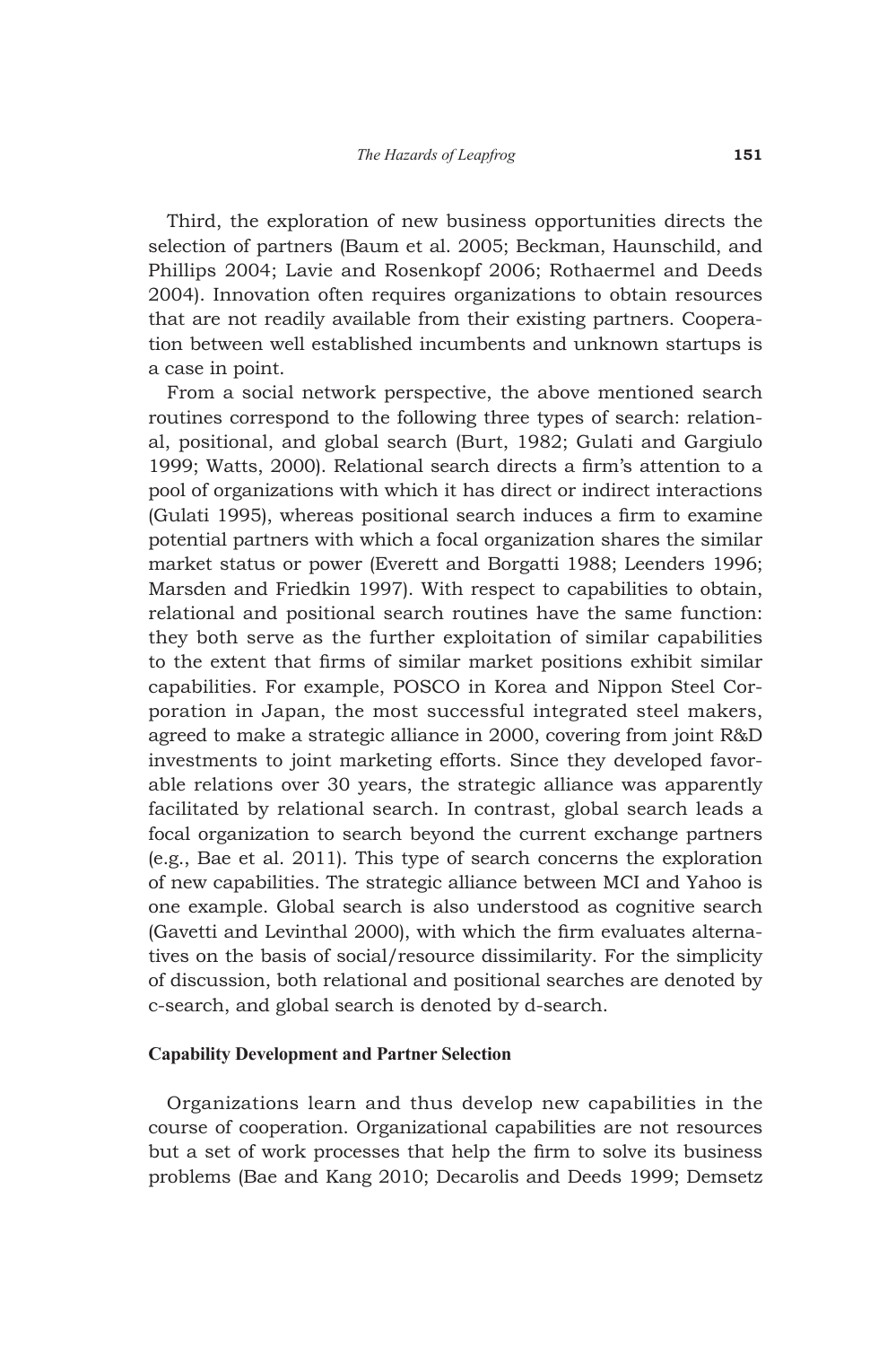1988; Foss 1996; Kogut and Zander 1992; Winter 1987). The direct consequence of strategic alliance is that parties to this cooperation combine their complementary resources, developing new capabilities either in the input market or in the output market (e.g., Sakakibara 1997). For example, R&D alliances may serve as expediting new product development, a capability in the input market, whereas marketing ones may help access new demand in an effective manner, a capability in the output market.

Moreover, parties to cooperation learn in order to cooperate better. Alliance participants are often encouraged to make specialized investments in a bid to coordinate effectively their decisions and investments. For example, one party opts for its partner's procedure for performance evaluation when it monitors the operation of their alliance. These partner-specific investments underlie the spillover of knowledge in strategic alliances, namely, learning from partners. Accordingly, firms develop new capabilities indirectly (Hamel et al. 1989; Kogut 1988; Watts 2001).

Directly or indirectly, alliance partners learn from each other. Hence, the decision rules for partner selection, i.e., search routine for partners, may determine the outcome of capability development. However, capability development or organizational learning via strategic alliance is not without limitation. First, by definition, organizational learning through alliances is directly related to the quality of resources held by alliance partners. Yet, the resources of partners are not fixed. Rather, each partner's capability development co-evolves (e.g., Kogut 2000). Hence, the evolutionary change of a firm's capabilities is limited by the changes in capabilities by its partners. Second, learning may not be perfect when partners lack in absorptive capacity to learn from each other (Cohen & Levinthal, 1990; Karim and Mitchell 2000). A firm's absorptive capacity includes a set of specialized skills and procedures for accelerating knowledge transfer between partners, i.e., routines for learning.

In short, strategic alliances are an important channel for capability development or organizational learning. Yet, their proposed effects are subject to two constraints, co-evolution of partners' capabilities and a focal firm's routines for learning. With this set-up, this paper examines the role of alliances in the evolution of organizational capabilities. In particular, this paper proposes an evolutionary model of capability development, which has the following characteristics. First, each firm opts for a specific search routine. Second, partners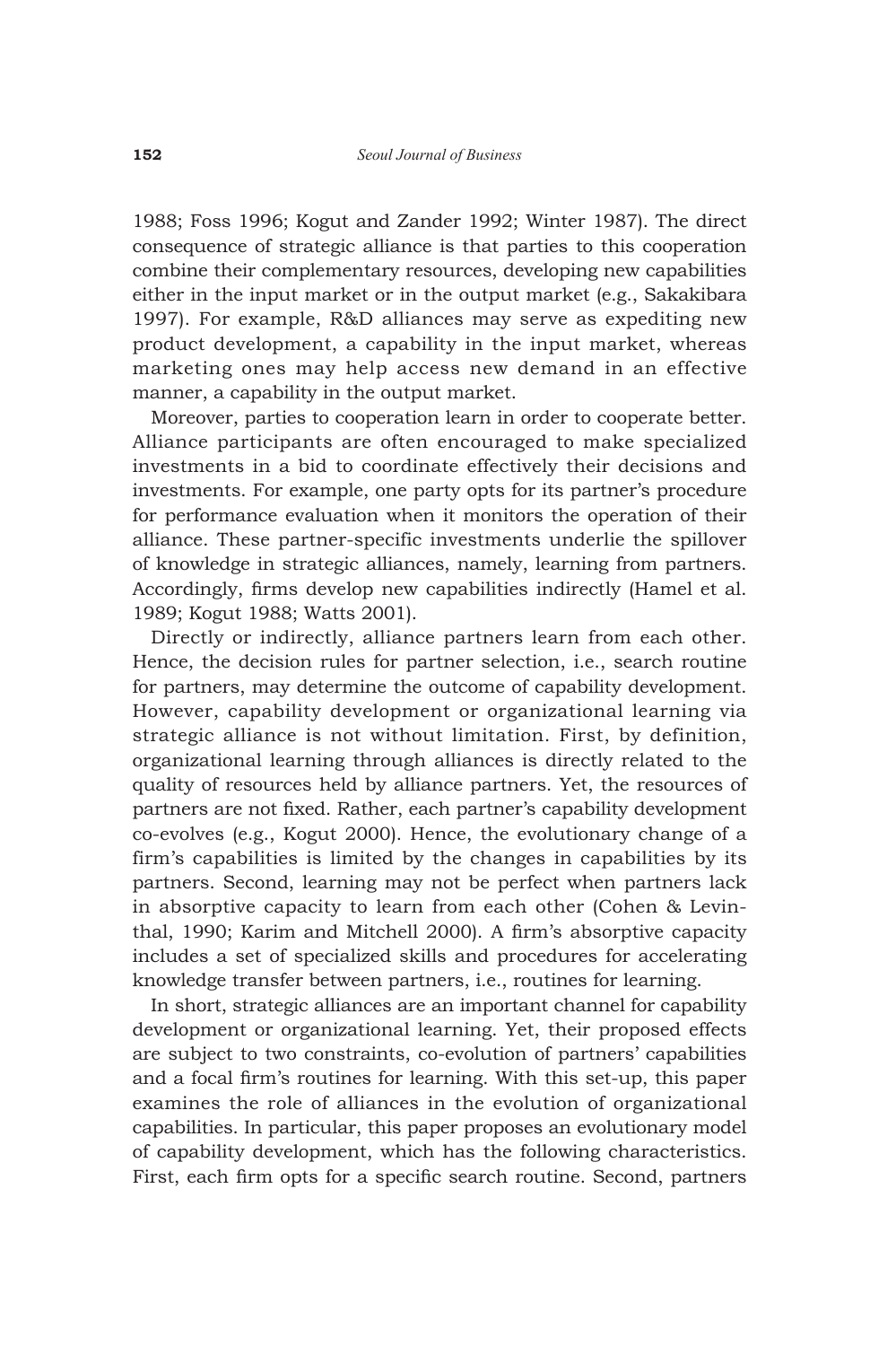learn from each other yet in a way that their respective search routine allows for. Lastly, organizational learning co-evolves to the extent that each partner develops new capabilities.

## **THE HAZRD OF LEADFROG**

#### **Evolution and Networks**

Research on the evolution of exchange networks, as Zeggelink (1994) indicated, has heavily relied on the variants of Markov process. While being methodologically deterministic, i.e., no agency involved in the process, the transition matrix presumed by Markov process is a structure-generating rule, in which only the immediate history of interacting actors determines the subsequent state of these actors; and yet there is no room for individual actors to control the transition from one state to another. Alternatively, Markov process is path-dependent in that the future of interacting actors is subject to the history of their interaction, and, at the same time, it is path-independent in that a transition matrix is not affected by different states of interacting actors. As a result, a system of interacting actors, i.e., exchange network, reproduces itself over time without the explicit interruption of independent actors embedded within the network, an explanation that abstracts away the micro mechanism to guide individual behaviors.

However, this paper concerns the way that partners' unorganized efforts to develop individual capabilities lead to the co-evolution of their capabilities. Accordingly, it is necessary to endogenize agency – individual volitions – to model the evolution of organizational capabilities. This is why this study brings in the concept of search routine to the discussion of capability development. To this end, this study builds on Zeggelink (1994) and Boyd & Richerson (1985), especially, their evolution model with a predetermined transmission rule, and proposes an evolutionary model of capability development with a good emphasis of search routine. In particular, the firms in this model are assumed to behave with unique organizational capabilities, and they use different search routines for replicating or modifying their capabilities.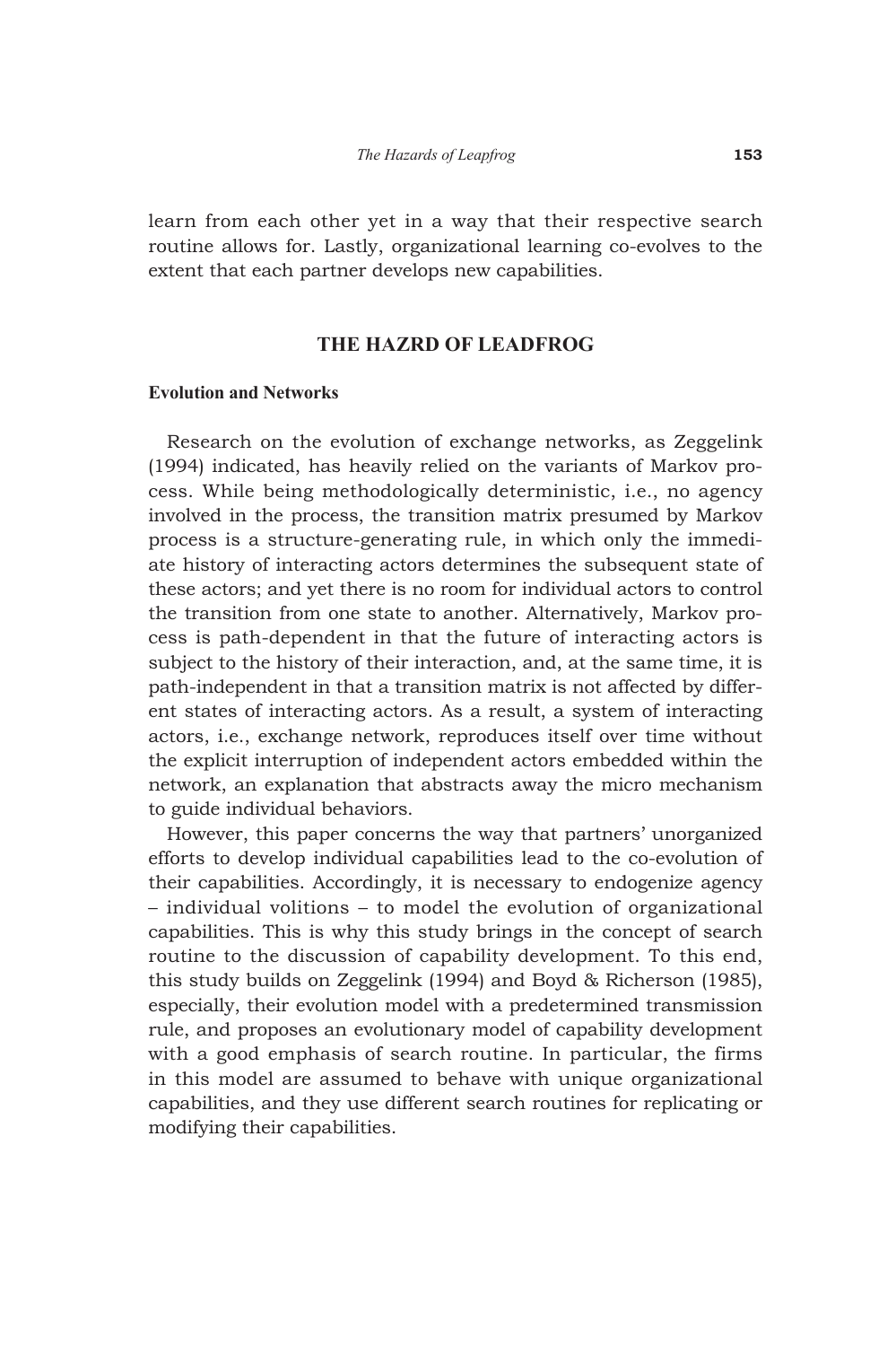## *1. The set-up*

As mentioned above, the developmental outcome for one partner in an alliance cannot be fully understood in isolation from that of the others. To capture this interdependency in capability development, this study seeks to model the recursive process of organizational learning where what one party learns from its partner depends on what its partner learns from others. The elements of the model are as follows.

(1) Organizational capabilities. Suppose there are two distinct types of organizational capabilities,  $\alpha$  and  $\beta$  available in the market. Suppose that each organization in the market takes either of these two types of capabilities in any point in time. Rivals that compete for incompatible production systems would be a case in point. Of course, it is possible that an organization recombines the two types of capabilities and develops a novel one. For the interests of illustration, I make a rather restrictive assumption that an organization sustains either type of capabilities mentioned above. However, the structure of this set-up remains intact when one construes this novel type as another distinct type of capabilities, which emerge with a different probability, rather than a recombination of existing types,  $\alpha$  and  $\beta$ .

(2) The fitness of capabilities. Fitness in this model is a relative concept and is characterized as the use-frequency of capabilities in the market, i.e., parameter '*v*', which captures how many organizations opt for alpha capabilities. When alpha capabilities have a higher level of fitness than beta capabilities, a firm with alpha capabilities will outperform its rivals with beta capabilities. In other words, a firm with alpha capabilities will have a higher chance of surviving the market competition, thus remaining active in the subsequent periods. Hence, as competition unfolds over time, capabilities with a high fitness level are likely to be more frequent in the market than those with a low fitness level. In particular, a parameter, *D*, captures the relative advantage of alpha capabilities over beta capabilities, which varies between -1 and 1. When *D* is positive, alpha capabilities have a higher fitness level.

(3) Learning via strategic alliances. Organizations are supposed to develop their capabilities through strategic alliances such that they either exploit their existing capabilities or explore new capabilities by learning from their alliance partners. For each period, organizations are assumed to select (and thus search) only one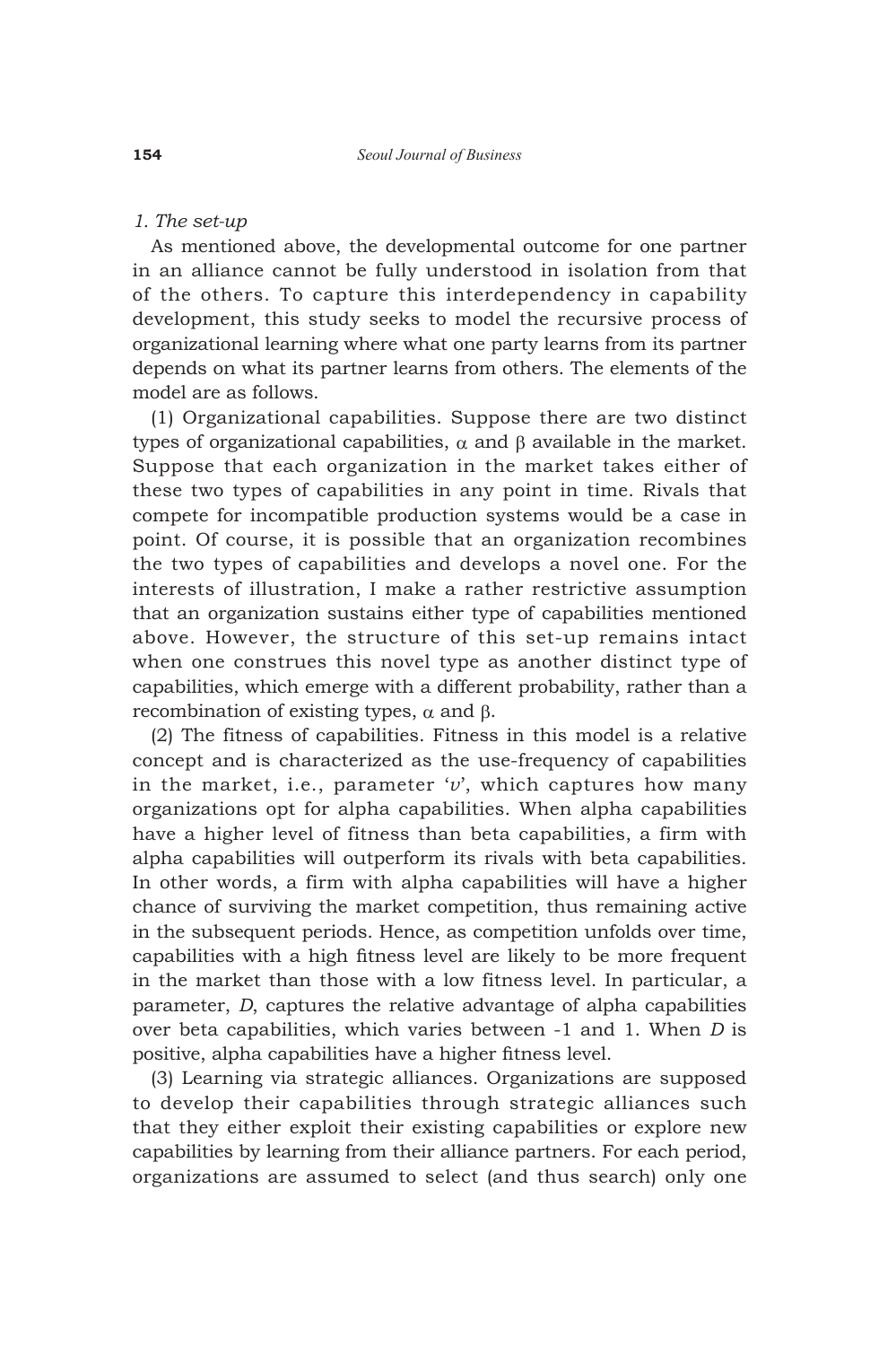alliance partner. Note that in-house development, or self-learning, is construed also as an alliance where an organization selects itself as a partner. Given that each organization is allowed to take on either of the two types, the frequency of each type is equivalent to that of organizations that opt for a given type of capabilities. To keep tract of the evolution of capabilities, attention is given to the changes in the frequency of each type of capabilities in the market. The rule for organizational learning via strategic alliance is further detailed in Appendix.

(4) Search routine. A firm's search routine is characterized by a single parameter, i.e., the intensity of local search, *D*\*, which varies between zero and one. When this parameter gets closer to one, it means that a firm engages intensively in local search, which means that it selects a partner with similar capabilities and thus exploits its existing capabilities. When *D*\* is zero, a firm's search routine yields outcomes that are equivalent to ones when alliances are made at random. This means that each firm blindly enters alliances, whose competitive outcomes should reflect the variations in the fitness of capabilities available in the market. Moreover, organizations are assumed not to know ex ante which capability is more superior, but to know only after they learn from their partners. Lastly, the fitness (i.e., competitive advantage) of each type of capabilities is independent across time, which means that what is fittest today is not necessarily the fittest tomorrow. Accordingly, the formation of alliances is also independent across time.

## *2. A simple evolution of capabilities*

This section begins with a baseline case of capability development, where alliances between two organizations occur at random and the two types of capabilities have identical fitness values. Note that the frequency of alpha capabilities at time  $t + 1$  is (the probability of selecting a partner of certain capabilities at time *t*), multiplied by (the probability of learning certain capabilities from the partner at time *t*).

For example, when an organization that develops alpha capabilities selects its partner with beta capabilities, the frequency of alpha capabilities after organizational learning via alliances, *v*', is given by  $v(1 - v)(1/2)$ , where *v* is the frequency of alpha capabilities before organizational learning. In a similar vein, when an organization with alpha capabilities allies with one of the same alpha capabilities (or itself), the frequency is given by  $v^2$ . Taken together,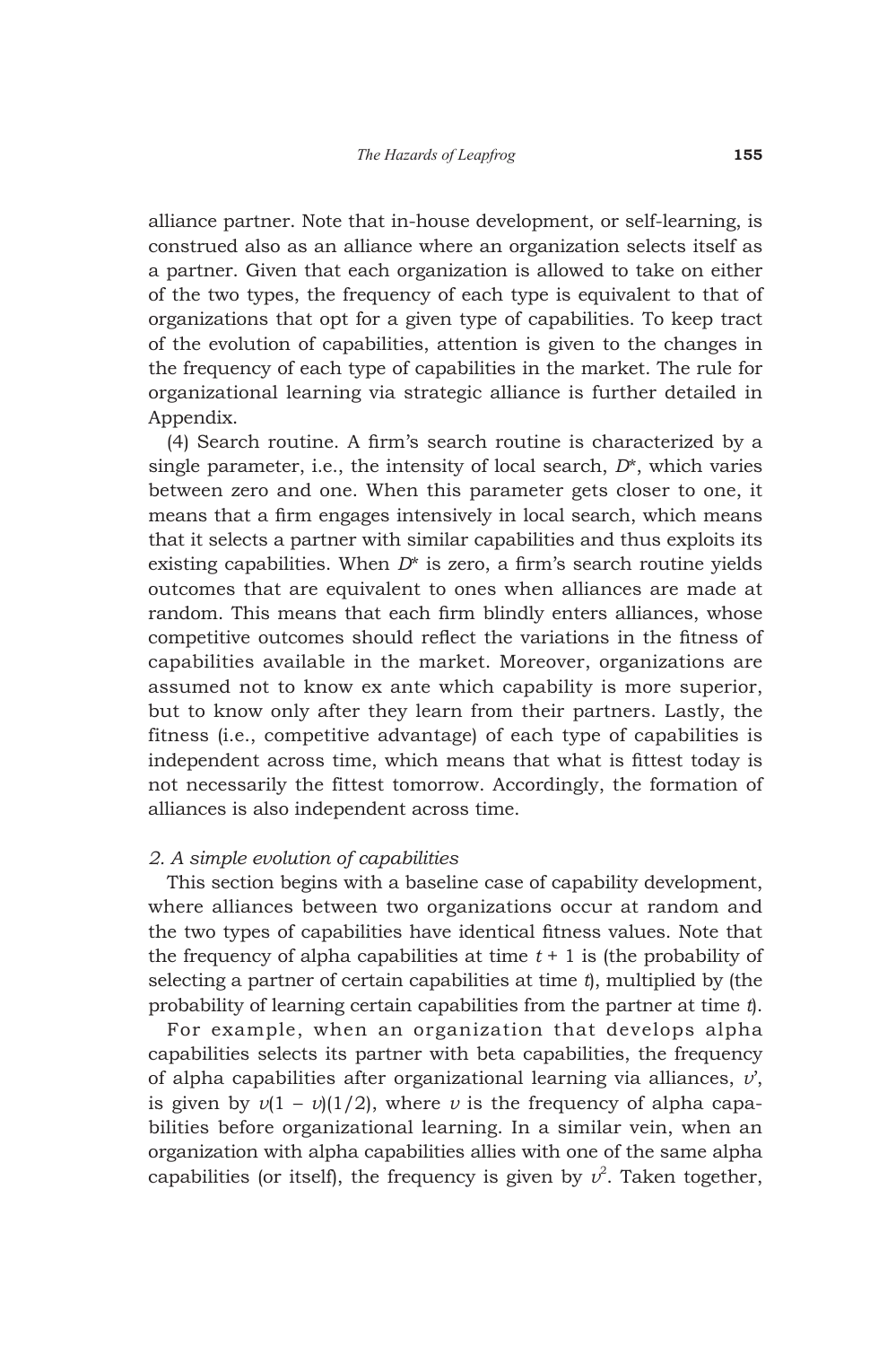

X axis is the frequency of type-alpha capabilities at time *t*. Y axis refers to the frequency of type-alpha capabilities at time *t* + 1. The 45 degree line refers to the temporal evolution in the frequency of type-alpha capabilities when alliances are made at random and each type capabilities have the identical fitness values, whereas the upper, curve refers to cases when the fitness of type alpha is larger than that of type beta. That is,  $D = 0.8$ .

## **Figure 1. Random Search and the Evolution of Capabilities with different Fitness Value**

the frequency after organizational learning satisfies the following:  $v' = v$  (it is because =  $v' = v^2 + 2v(1 - v)(1/2)$ ). This means that the distribution of organizational capabilities in the market remain constant over time when organizational search for alliance partner is random and when the two types of capabilities are identical in fitness.

What if capabilities differ in fitness? A natural conjecture is that organizations compete for capabilities that have a better fitness value. Hence, every organization in the market would eventually end up with the same type of capabilities that are fittest. Suppose that the two types of capabilities differ such that capability  $\alpha$  has a larger value of fitness (i.e., competitive advantage) than  $\beta$  by *D*, which varies from zero to one. Figure 1 illustrates the evolution of capabilities when *D* is positive.

X axis is the frequency of type-alpha capabilities at time t. Y axis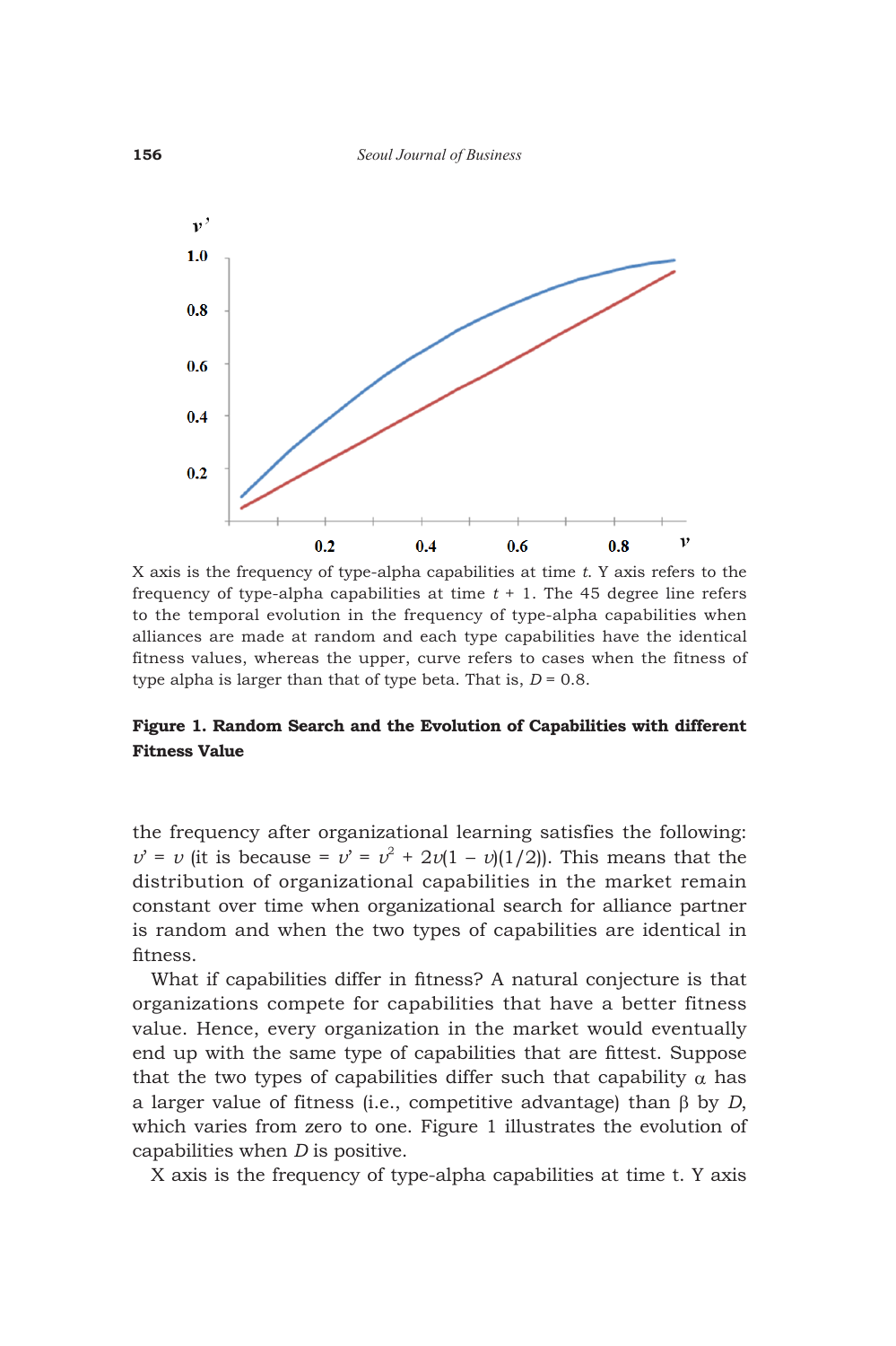refers to the frequency of type-alpha capabilities at time t+1. As is noted in Appendix, the temporal variation in the frequency of alpha capabilities is expressed in the following way.

$$
\nu' = \nu + D\nu(1-\nu) - \frac{DD^*}{2}
$$

Hence, the 45 degree line refers to the temporal evolution in the frequency of type-alpha capabilities when alliances are made at random and each type capabilities have the identical fitness values. In comparison, the upper, curve refers to cases when the fitness of type alpha is larger than that of type beta.

The evolution of capability development will be in equilibrium only when the frequency of alpha capabilities is either zero or one (**Claim 1**). That is, once one type of capabilities is fitter than the other, a single type of capabilities prevails in the market. The best practices whose fitness is known are readily adopted by organizations, an action that leads to organizational homogeneity with respect to their capabilities. In contrast, the frequency of  $\alpha$  will remain constant if there is no additional fitness associated with  $\alpha$ , i.e.,  $D = 0$ .

In the preceding discussion, organizations do not have specific preferences over their alliance partners and draw their partners randomly from a pool of organizations in the market. Organization scholars have however noted that decision-making at the organization is guided by routines or standard operating procedures (Cyert & March, 1963; March & Simon, 1958; Nelson & Winter, 1982). Along this line, the selection of alliance partner is subject to these routines, c-search (namely local search) and d-search (also known as distant search).

In particular, organization scholars draw attention to local search, which states that organizations are likely to select others of comparable resources and capabilities (Baum, Calabrese, & Silverman, 2000; Beckman, Hanuschild, & Phillips, 2004; Chung, Singh, & Lee, 2000). As Cyert and March (1963) pointed out, risks associated with *d*-search require organizations to mobilize more resources than in *c*-search. As a result, organizations are more likely to employ *c*-routine than *d*-routine when seeking to solve their business problems. Figure 2 illustrates the evolution of capabilities when organizations search locally, i.e., select partners whose capabilities are identical in type. The intensity of local search is denoted by *D*\*, which varies between zero and one. A high value of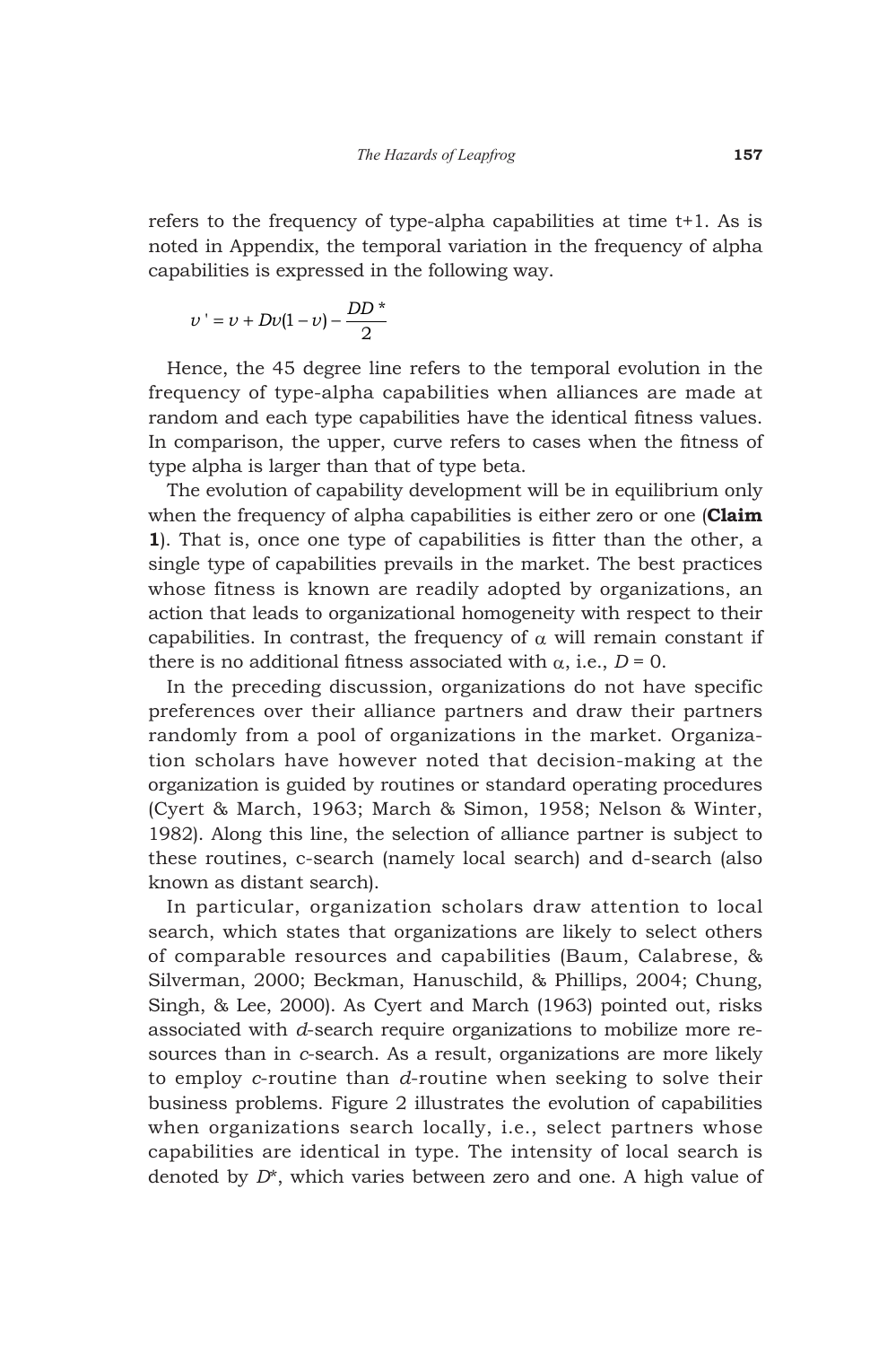

The lower, dashed line refers to cases when type alpha has a more fitness value and the intensity of local search  $(D^*)$  is 0.5. Note that  $D = 0.8$ 

**Figure 2. Exploitation that leads to the Co-existence of Capabilities**

*D*\* indicates that the tendency for organization to engage in local search is increasing.

The lower, dashed line refers to cases when alpha capabilities have a more fitness value and the intensity of local search is 0.5. Three patterns deserve attention.

Fist, despite the relative advantage of alpha capabilities, the frequency of alpha capabilities is much lower than expected. After organizational learning, the frequency should follow the upper curve, which is derived from organizations randomly selecting their partners. This means that as the intensity of local search increases, organizations may fail to learn what they have to learn, i.e., the fittest capabilities. Accordingly, organizations may run their operations in a less optimal manner, thus being inefficient (**Claim 2**).

Second, as the intensity of local search increases, organizations remain heterogeneous with respect to capabilities (**Claim 3**). The fact that the fittest capabilities, i.e., alpha ones, fail to prevail indicates that organizations fail to operate efficiently. This in turn suggests that the two types of capabilities, alpha and beta, co-exist in the market even though the former has a relative advantage over the latter. Accordingly, some organizations continue to develop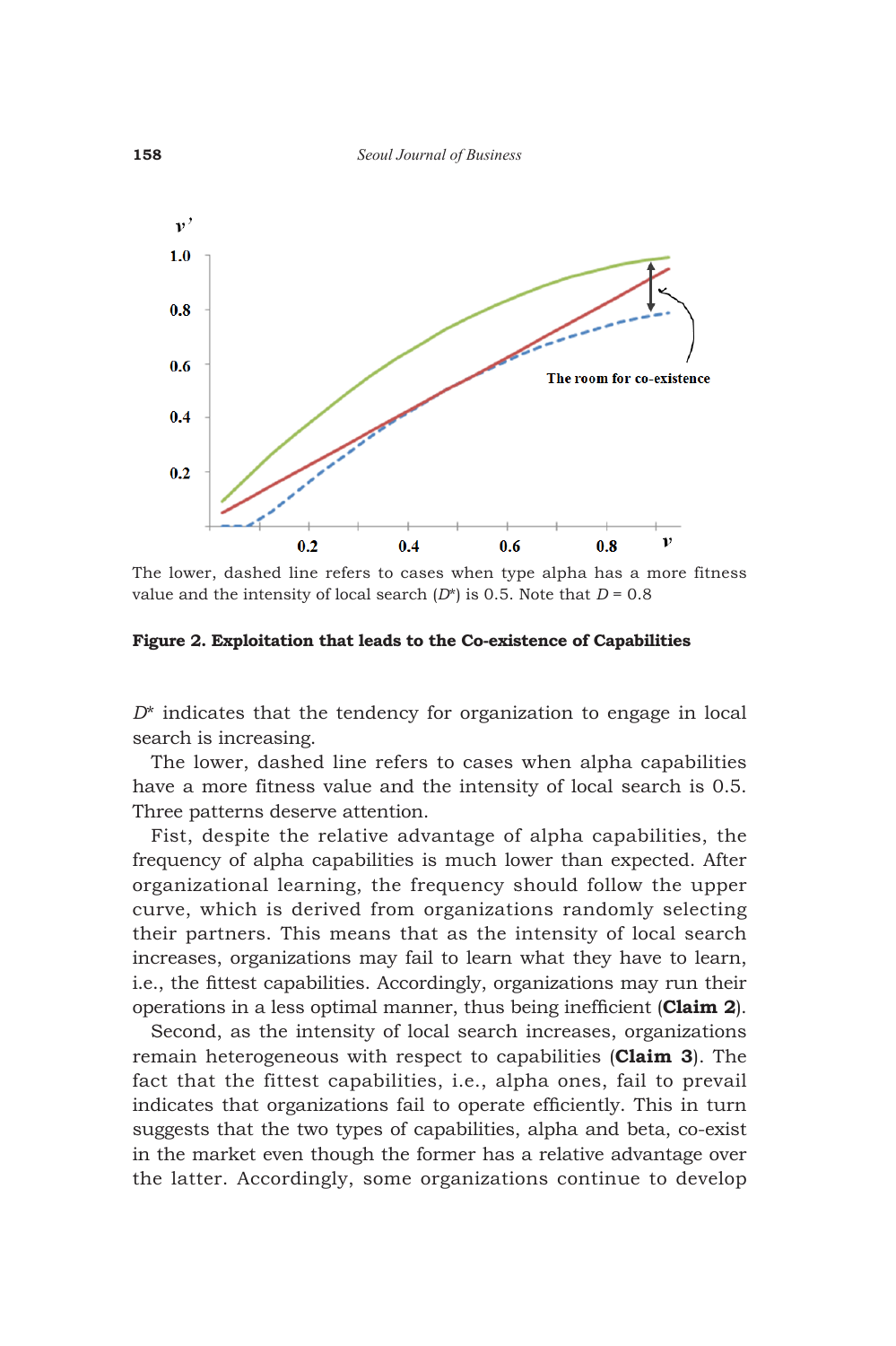

The lower, curve refers to cases when type alpha has a fewer fitness value, i.e., *D* = -0.5, and search occurs at random.

**Figure 3. The Exogenous Changes in the Fitness of Capabilities**

beta capabilities while others enjoy alpha capabilities. Such organizational heterogeneity arises from the intensity of local search.

In contrast, this discussion implies that organizational capabilities become rapidly homogeneous over time when the number of organizations to engage in *d*-search increases. That is, organizations with *d*-search may interact with others of different capabilities in a way that depletes any differentiation advantages available. That is, organizational learning leads evolutionarily to the reduction in differentiation advantages (**Claim 4**).

One may question whether inefficient search routines will survive the selection pressure of the market? Doesn't market competition drive organizations with inefficient search routines out of the market? If local search hinders the diffusion of alpha capabilities, organizations opting for distant search may prevail in the market. This reasoning will be valid however only when the relative advantage of different capabilities remains constant over time. Rather, the fitness of different capabilities tends to change across times. For example, prudent leaders with clumsy communication skills were thought highly in the past, yet they are nowadays replaced by aggressive managers with strong communication skills. A rigid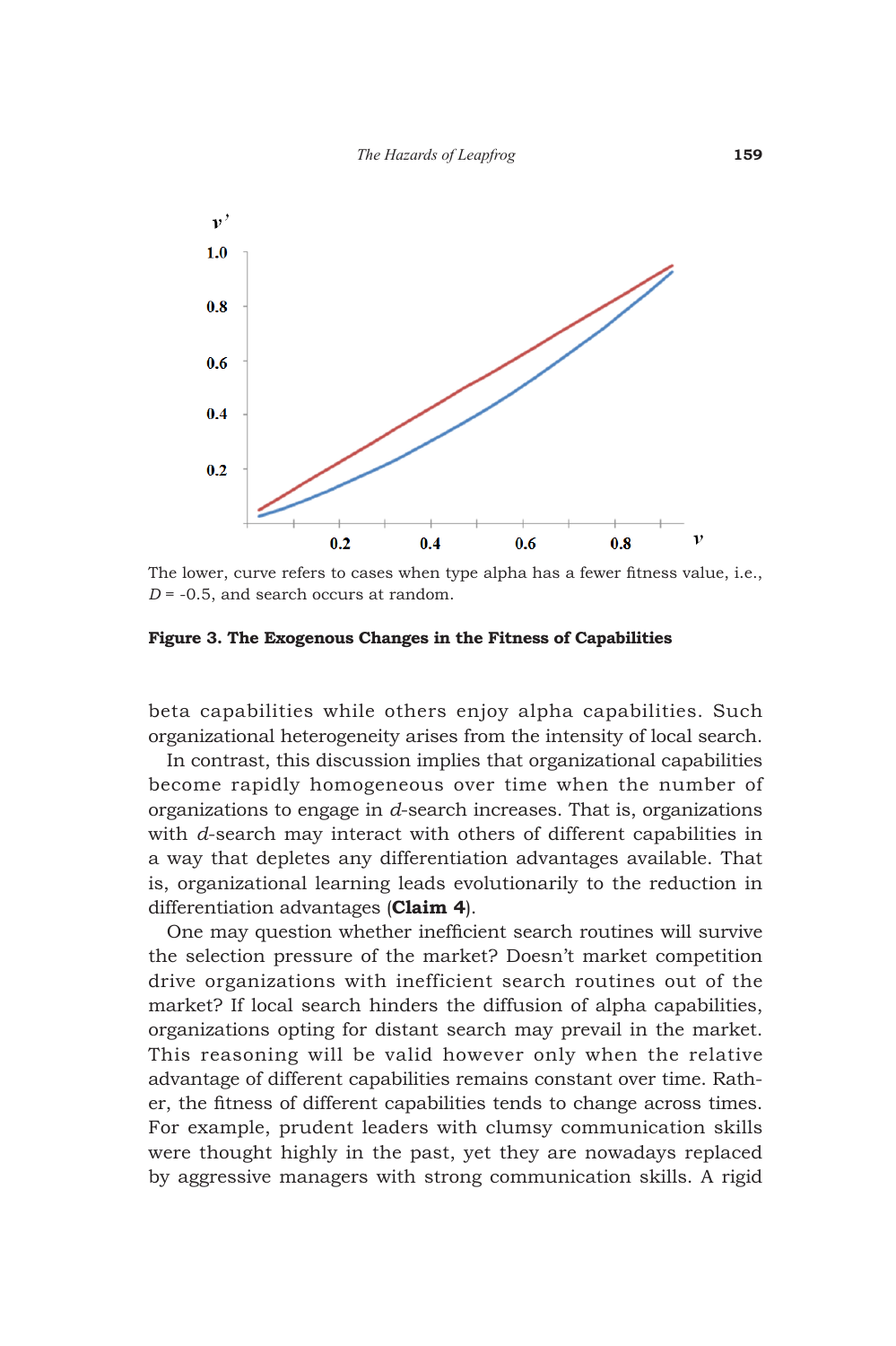

X axis is the frequency of type-alpha capabilities at time *t*. Y axis refers to the frequency of type-alpha capabilities at time *t* + 1. The lower, dashed line refers to cases when type alpha has a more fitness value and the intensity of local search (i.e., *D*\*) is 0.2. Note that *D* = 0.8.

#### **Figure 4. Effective Balance between Exploitation and Exploration**

bureaucratic control was welcomed as a forerunner of the modern world, yet it is now attributed to the source of the red tape. The fast follower strategy was a powerhouse for Samsung in the past, yet it is no longer relevant for the same company now. Figure 3 illustrates this situation clearly. Once the relative advantage of alpha capabilities, D, becomes negative, i.e., alpha starts to lose its fitness value, what prevails in the market now is not alpha capabilities but beta capabilities.

The above illustration has one important implication. Insofar as organizations do not know in advance exogenous shocks to the relative advantage of different capabilities, the best strategy for organizations to survive is to avoid over-adapting to the fittest capabilities in the current period. Rather it is to spend some resources in sustaining capabilities that have less fitness. In doing so, organizations maintain a diversity of capabilities whose fitness are supposed to change across time (**Claim 5**). This is exactly what March (1991) emphasizes in his study on organizational learning: avoid over-adapt to the current market and sustain the balance of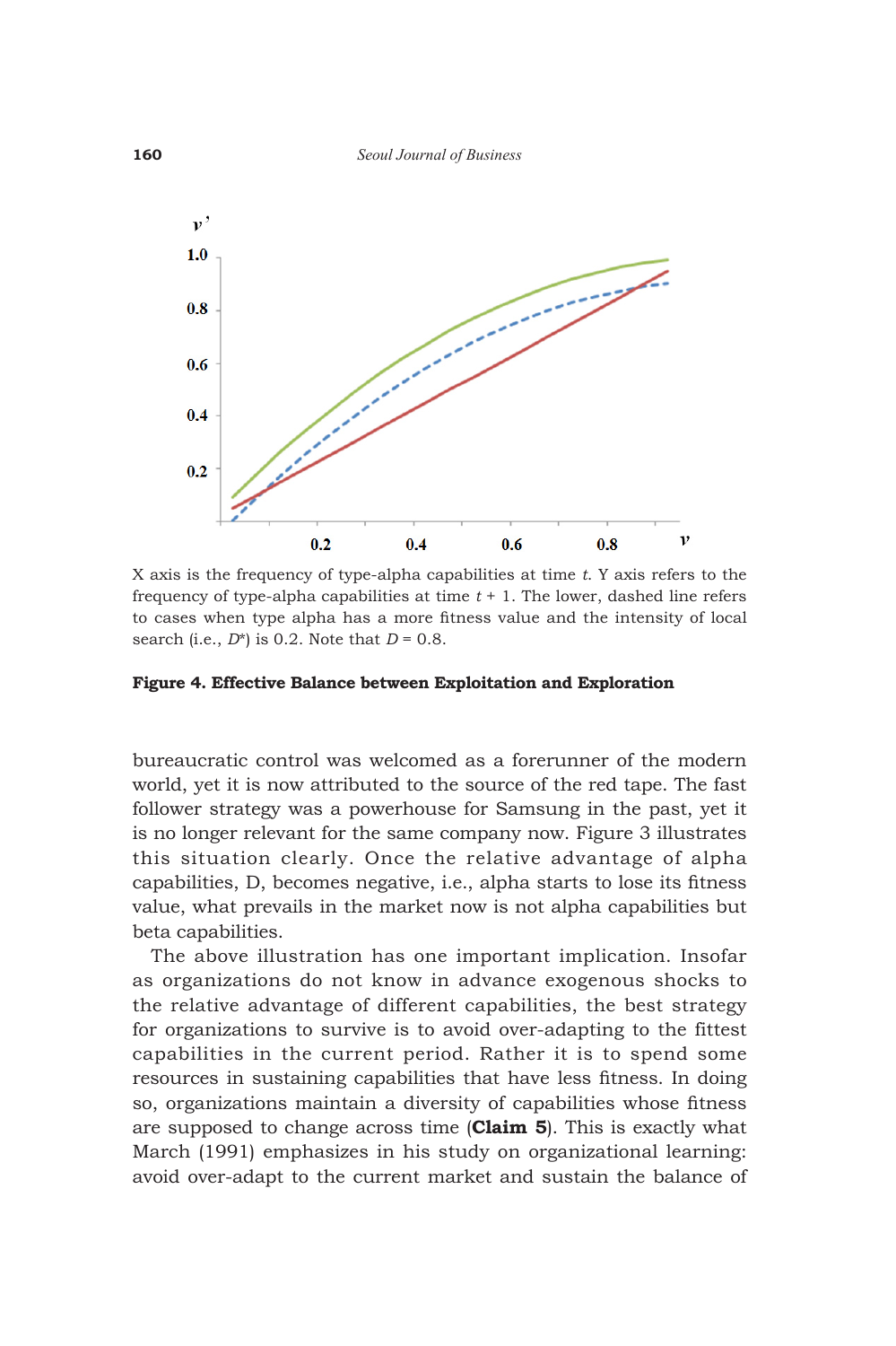

X axis is the frequency of type-alpha capabilities at time *t*. Y axis refers to the intensity of local search as well as the variance of organizational capabilities. As long as  $0 < D^* < 0.5$ , there are values of  $\nu$  that balances between exploration and exploitation.

#### **Figure 5. Effective Balance and the Frequency of Alpha Capabilities**

exploiting current capabilities and exploring new ones. Research on dynamic capabilities (Teece, Pisano, & Shuen, 1997) also gives verdict on the balance of diversity in a similar manner.

Figure 4 summarizes this implication. The effective balance of two types of capabilities is defined as the range of *v* that is above the level of diversity that sustains at random search. This definition is based on an assumption that when you sustain diverse capabilities and when you have the fittest capabilities more than what you expect out of random search, your search activities are better than at least random search. While March (1991) was silent on the exact balance level of exploitation and exploration, Figure 4 implies that diversity that sustains above that of random search would be one guide. As is also shown in Figure 5, the effective balance varies with the intensity of local search,  $D^*$ . As long as  $0 \leq D^* \leq 0.5$ , there are values of v that balances effectively between exploration and  $exploitation.<sup>1</sup>$ 

 <sup>1)</sup> Note that the values of v that allow for the effective balance destabilize the market because the market is in equilibrium where the curve cuts through the 45 degree line. That is, in the end, everybody stands equally despite its efforts to sustain the effective balance.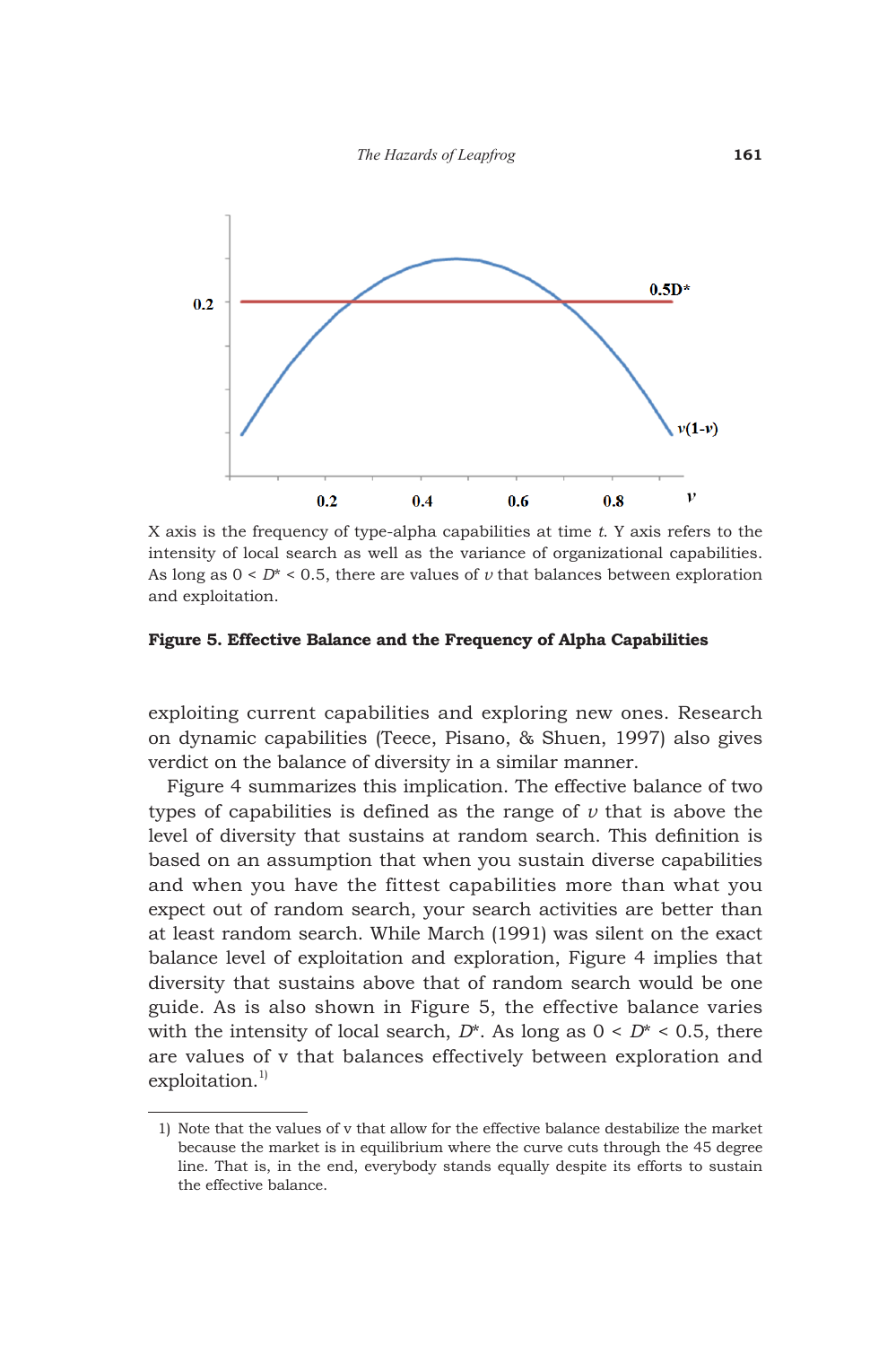#### **Efficient Market with Inefficient Organizations**

If economists are to address the evolution of capabilities, how would they go around with the routine-based development of capabilities? Three alternative explanations are possible. Let me examine one by one. In most market transactions, organizations usually seek continued trading relationships with current customers partly because the acquisition of new customers is costly. Accordingly, these organizations develop capabilities to serve current customers and thus look for capabilities that enhance the current operations. This leads them to search for partners of similar capabilities. That is, local search or c-search emerges as a rational response to the 'cost' of acquiring new customers and new capabilities. The co-existence of different types of capabilities depicted by Figure 4 reflects rather the cost of acquiring new customers, which means that the efficient market of profitmaximizing organizations allows for the co-existence of capabilities that differ in fitness value.

Alternatively, consider market transactions that involve a great deal of ambiguity in customers' product preference. The forecasting of demand in the near future is always a daunting task for managers because customers often exhibit preferences that are unstable and volatile. The demand for fashion apparel is one example in this regard. In such situations, even rational managers may find it difficult to satisfy what their customers want properly. Being puzzled by unstable consumer tastes, managers may balance their efforts between different types of capabilities. In other words, the case of Figure 4 is a reflection of the managers' rational response to the 'fuzzy' selection environments, i.e., the unstable tastes of consumers, rather than the use of local search that guides their capital investments.

Lastly, not the consumers but the capital market may underlie the co-existence of different capabilities. Apparently efficient yet institutionally constructed, the capital market tends to discount heavily the value of new investments that fail to fit into their models of profitable business, one that are shared collectively by investors. This provides the firm the incentive to search locally, i.e., avoid acquiring capabilities that are apparently remote from their current operation. The predictable response of managers is then a lot of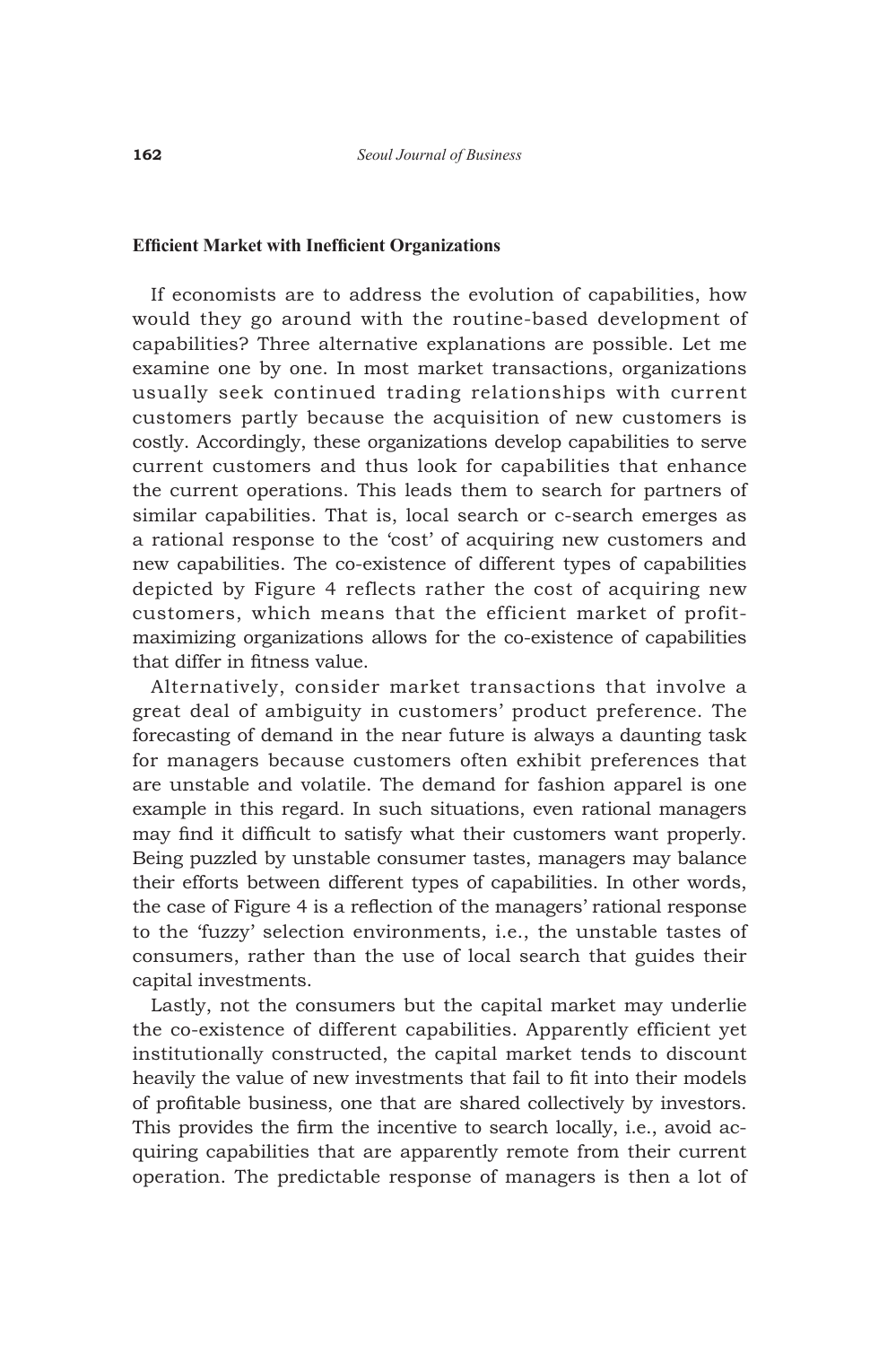easily comprehensible practices, i.e., 'legitimate' business plans and investments that were approved positively by investors. In other words, local search emerges not because organizations are not optimizers but because investors require these organizations to stick to what they have operated.

The three alternatives mentioned above presume that organizations make informed and thus optimal decisions, whereas the markets, whether consumers or investors, behave in a sub-optimal way. However, the routine-based approach depicted in this study assumes that the markets are efficient, yet organizations are inefficient and further suggests that the efficient market of inefficient organizations will be sustainable across times. The reasons are as follows.

First, whether consumers' tastes or investors' shared mental models, the basis of the markets is the sum of desires or preferences over alternative behavioral options. A specific taste or mental model enters exogenously an individual's utility function. That is, desires are present as such and refute their diagnosis, which means that it is meaningless to check whether a given preference is rational or not. Unless you unveil the history of utility formation, which is a long-debated topic of ethics, any desires that enter individual utility functions are rational. In this regard, what is the best practice is clear in the short run, yet inefficient firms may fail to foresee the unforeseen future. Second, the first alternative is compatible with the analysis of this paper when you view *D*\* as a reflection of the cost of customer acquisition. A high value of the acquisition cost would give a high value of *D*\* accordingly. Moreover, organizations may not optimize when the benefit of serving new, lucrative demands outweighs the cost of customer acquisition. They make sub-optimal decisions at least in the short run.

Besides sub-optimal decisions by organizations, what implications does the above analysis have? The evolutionary model above characterizes the evolution of organizational capabilities through strategic alliances and has the following implications for the evolution of organizational capabilities:

First, effective organizational learning may not be fitnessenhancing in the long run when the fitness of capabilities available is not equal (see Claim 4). Rather the market optimizes across times, i.e., always selects the fittest ones in every period. Organizational learning is said to be effective when the firm are better than its rivals at discovering and obtaining capabilities that are fitness-enhancing.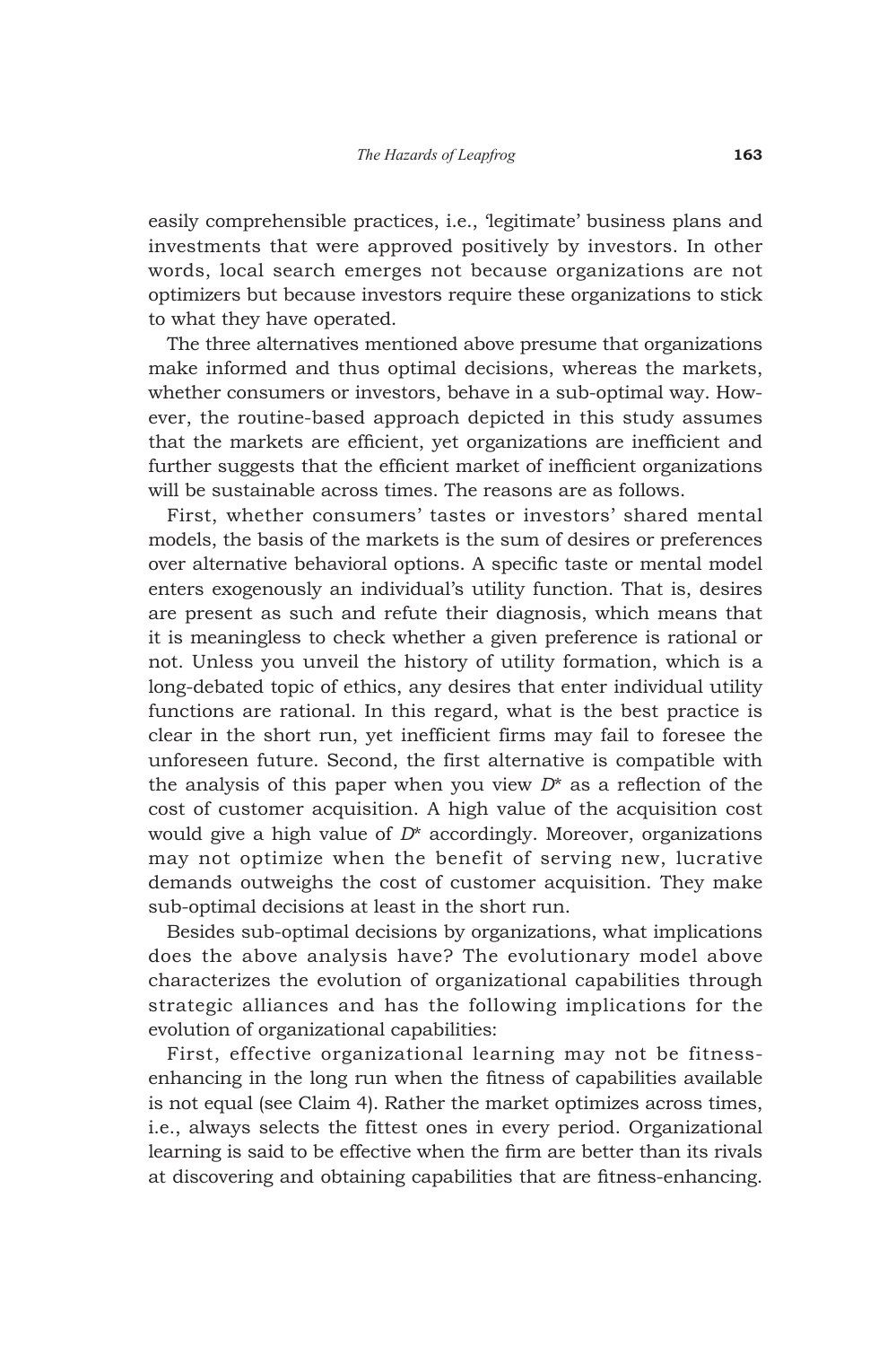In the short run, effective learning helps individual organizations to outperform their rivals. Yet, in the long run, the dynamic effects of effective learning are rather paradoxical. Red queen process among rivals eventually leads every organization to develop similar capabilities, leaving little room for differentiation advantage. Indeed, intense competition in mature markets often reaches rapidly an equilibrium state where rivals are endowed with identical resources: the tendency of firm homogeneity.

This tendency is likely to be strong when new capabilities are available only outside the network. This in turn suggests that a market with rivals of effective organizational learning is vulnerable to new entrants insofar as new entrants carry new capabilities. Competence-destroying innovations illustrate this likelihood (Tushman and Anderson 1986). It then follows that organizations actively involved in organizational learning are likely to undermine their differentiation advantages because the evolution of capabilities in the market will be competence-enhancing and thus increases the homogeneity of rivals. Another interesting conjecture is that 'inwardlooking' organizations or those with sufficient in-house developments are likely to be innovators in a market of active learners.

Second, effective organizational learning however may not underlie the homogeneity of rivals when organizational capabilities are identical with respect to (evolutionary) fitness or competitive advantages (see Claim 1). This suggests that rivals' capabilities may not evolve in any direction over time when the fitness of capabilities available is distinguishable. Competition prior to the emergence of dominant design would illustrate this possibility (Anderson and Tushman 1990; Tushman and Romanelli 1985). In a market characterized by high uncertainty over demand, capital investments are largely independent because high demand uncertainty induces rivals' understanding of the market to be weakly correlated with one another. A high degree of variation in the content of capital investments is likely to occur.

Third, effective learning may expedite the homogeneity of rivals when organizations have sufficient alliance capacities. This implies that the evolution of capabilities will slow down when few organizations afford costly alliances. The speed in the evolution of capabilities is further affected by the type of routines chosen by rivals in a network (see Claim 3). The relative frequency between local and distant search determines such evolutionary speed. In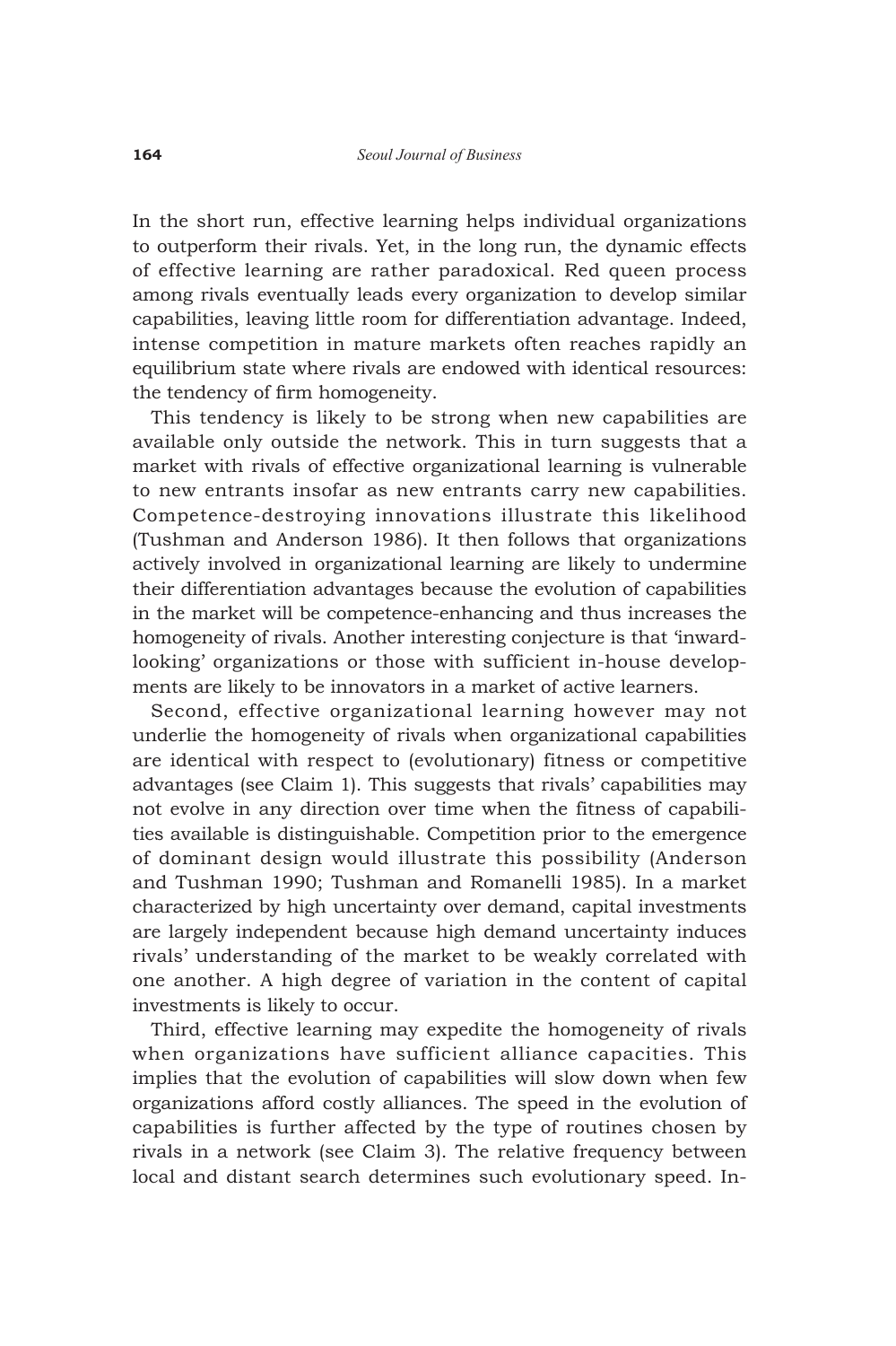deed, recent developments in complex networks corroborate the implications of the evolutionary model of capability development. According to Watts (2000), routine-based organizational search helps reduces the average distance of any pair of two organizations in a network insofar as a few organizations opt for *d*-search, such as short-cuts or bridging ties. To the extent that two organizations in the market share similar capabilities, the network distance between organizations reflect the degree of similarity in capabilities between them. This means that c-routine contributes to firm homogeneity when it is coupled with just a few  $d$ -searches.<sup>2)</sup>

#### **Inefficient Diversity as a Design Concept: Implications at the Firm Level**

While the evolutionary model draws attention to the context of competition among organizations, the model itself is applied to the internal resource allocation of the firm. In this case, the market is construed as the firm, whereas the organizations are considered the employees of the firm. One important implication is that the firm needs to sustain a diversity of capabilities or resources not that they help maximize the firm's revenue but that they help the firm to buffer exogenous shocks from the market. While practitioners increasingly emphasize the diversity of workforce as the driver of innovative activities, this study rather suggests that diversity per se is a cost to the firm, yet paying such a cost is important for the firm to survive the shifting demands in the product market and values in the equity market. In this regard, structural ambidexterity (Tushman and O'Reilly, 1996) is a complement to James March's balancing act of exploration and exploitation, which sacrifices the short term gains in return for the long term survival.

Along this line, diversity management is no longer a tool for economizing on the current innovation process at the workplace. Rather, it is a tool to avoid over-adaptation to the current innovation process (Leonard-Barton, 1992). It is a mere act of questioning the

<sup>2)</sup> An algorithm of Bae and Koo (2008) allows for the simulation of the evolution of capabilities at the network level, i.e., the aggregate increase in organizational learning. When relational strength is set to be 0.2, and learning difficulty 0.2, the frequency of *d*-search is positively associated with the network-level learning at 0.4649 in ten experiments. One nuanced effect of *d*-search however is that as it increases, the change to ally with dissimilar others declines, i.e., the decreasing returns to the use of *d*-search.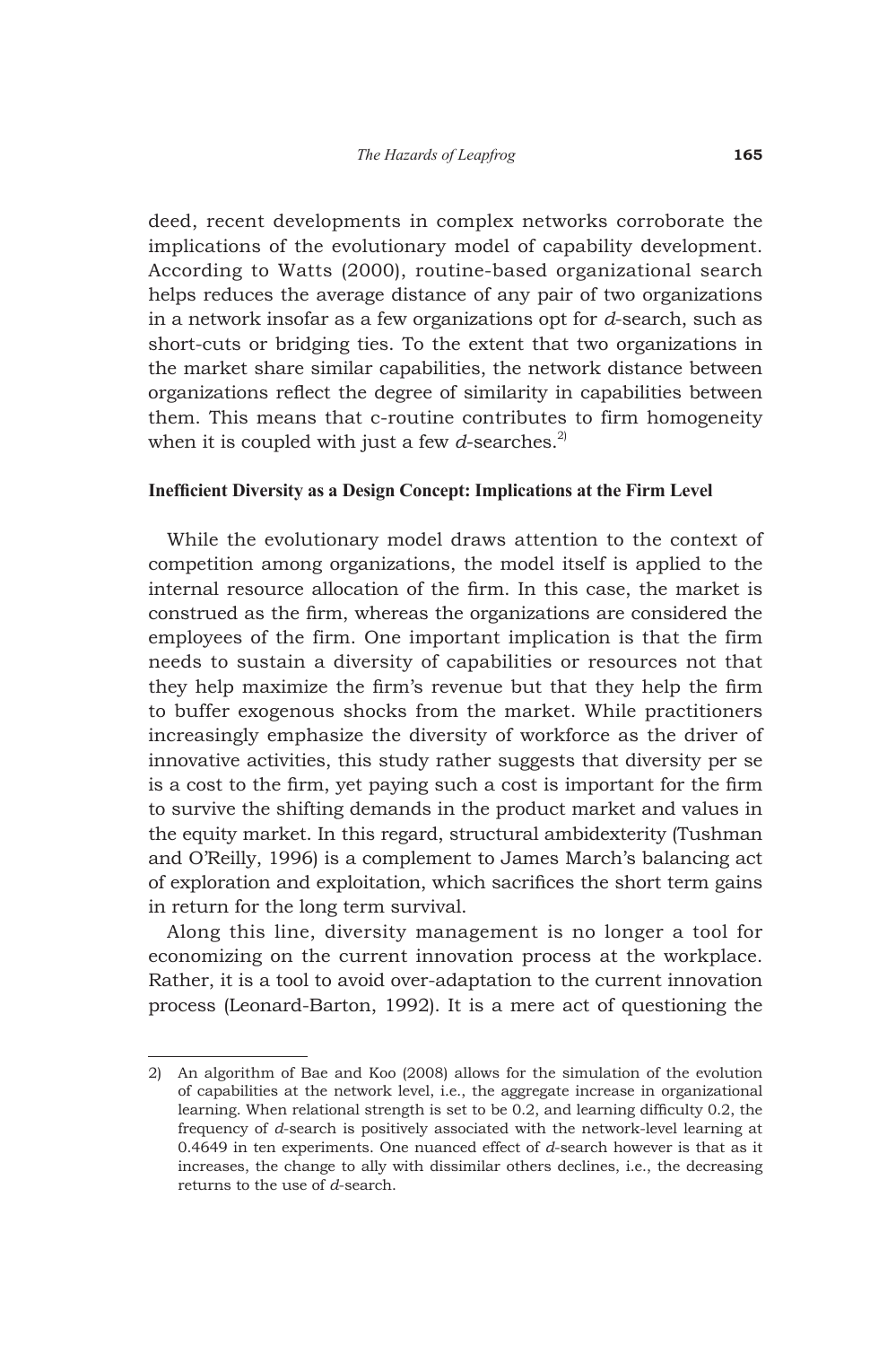validity of the current practice. Such diversity adds values to the survival of the firm across time unless too much of it undermines the efficiency of the current operation substantially.

## **CONCLUSIONS**

This paper examines the role of search routines in the evolution of organizational capabilities. It relates decisions made by individual organizations, i.e., search routines, to the evolution of capabilities at the network level. Specifically, the two types of search routines, *c*-search and *d*-search, are identified and presented to unravel interdependency in capability development among organizations that are embedded into an exchange network. The evolutionary model of this paper stands in sharp contrast to previous studies on organizational learning in the following way.

First, except for Red Queen process (Barnett and Hansen 1996), research on learning has paid little attention to the endogeneity issue in the theorizing of organizational learning. Researchers of organizational learning often presume that the variables of interest are exogenously determined and thus rush for comparativestatic analysis, namely, the other-things-being-equal approach. That is, their readily available recommendation is that there is the best practice for boosting up a firm's performance. The joint pursuit of explorative and exploitative R&D is a case in point (Gibson and Birkinshaw, 2004; He and Wong, 2004; Katila and Ahuja, 2002). In doing so, they seek to identify the partial effects of a given variable while keeping constant the effects of the others. The limitation of this approach is that few variables are exogenously given. That's why an emphasis is placed on the understanding of the process that leads individual choices to economic outcomes. Yet, few models are available to unveil the process that generates observational data on a variety of behavioral outcomes, including commercial success, product adoption, and sales growth.

One way to go around this limitation is to model such economic outcomes as 'emergent' ones such that the contents of these outcomes are 'independent' of individual choices. Although the analysis of equilibrium behavior reflects the emergent consequences of individual choices, it is not a proper description of the process. Every equilibrium analysis presumes that choices get immediately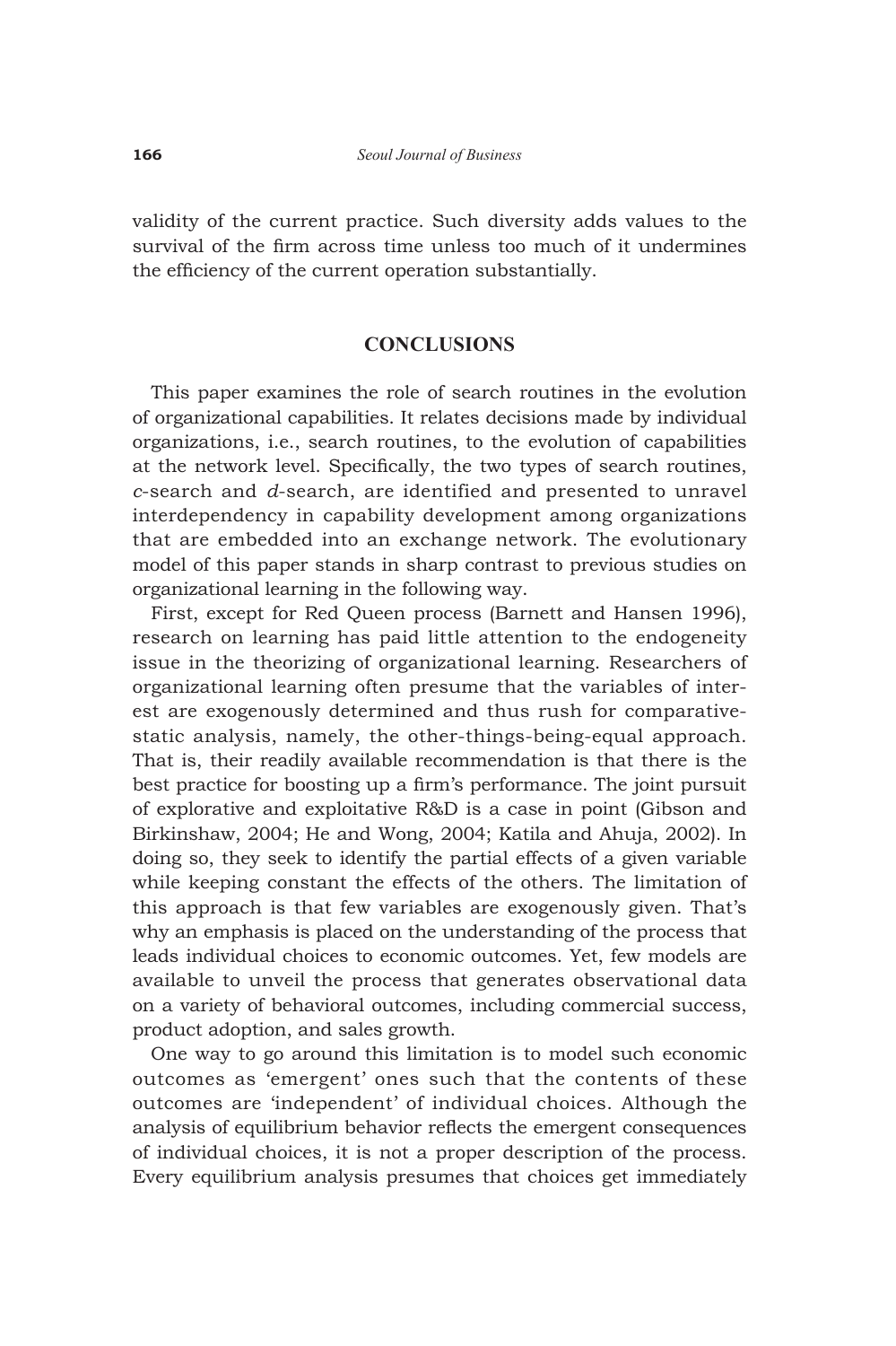to outcomes, a case that is remote from the reality that we live in. In contrast, this study characterizes the transitional process per se by using the concept of search routines, which are building blocks for the evolution of capabilities at the network level. What matters in this approach is not the nature of equilibrium attainable but the speed of evolution that leads to attainable equilibrium and that depends on the outcome of rivals' search. It takes time to do anything; because adaptation is not made immediately, what happens in the middle is what matters. Along this line, this study shows that a firm's own balance in capability development between exploitation and exploration is subject to the outcome of search engaged by its rivals in the market. Without knowing what rivals do, it is impossible to assess the effect of organizational learning.

Second, as is consistent with Lavie, Stettner, and Tushman (2010), this study shows that the balance of exploration and exploitation is not cost-free and that the successful balance requires a firm to make additional investments, which may not always be favored by the current, competitive market. Competition naturally selects a specialist organization over a generalist counterpart, which holds also for the case of organizational learning. Indeed, the study of Ebben and Johnson (2005) clearly shows that a focused learning, i.e., either exploitative or explorative learning, is conducive to firm performance. That is, being stuck in the middle is harmful for organizations operating in the competitive market. Any move beyond the selection pressure of the market demands further efforts, i.e., costs imposed on the focal organization (e.g., Bae and Gargiulo, 2004). This in turn suggests that an organization needs to make further investments to shield itself from the selection pressure of the market. The re-design of organizational structure such as structural ambidexterity, would be one possible option to consider.

The evolutionary model of this study presents possible avenues for future research. First, search-based evolution may shed light onto the evolution of industry, which is again cannot be better understood in isolation of decision rules each firm uses, i.e., their operation routines. When industry evolves with the intensity of competition, the impact of technological innovations would be better captured by the analysis of their impacts on competition. The concepts of competence enhancing or destroying technologies are examples along this line (Tushman and Anderson 1986). The model of search-based evolution may help identify conditions under which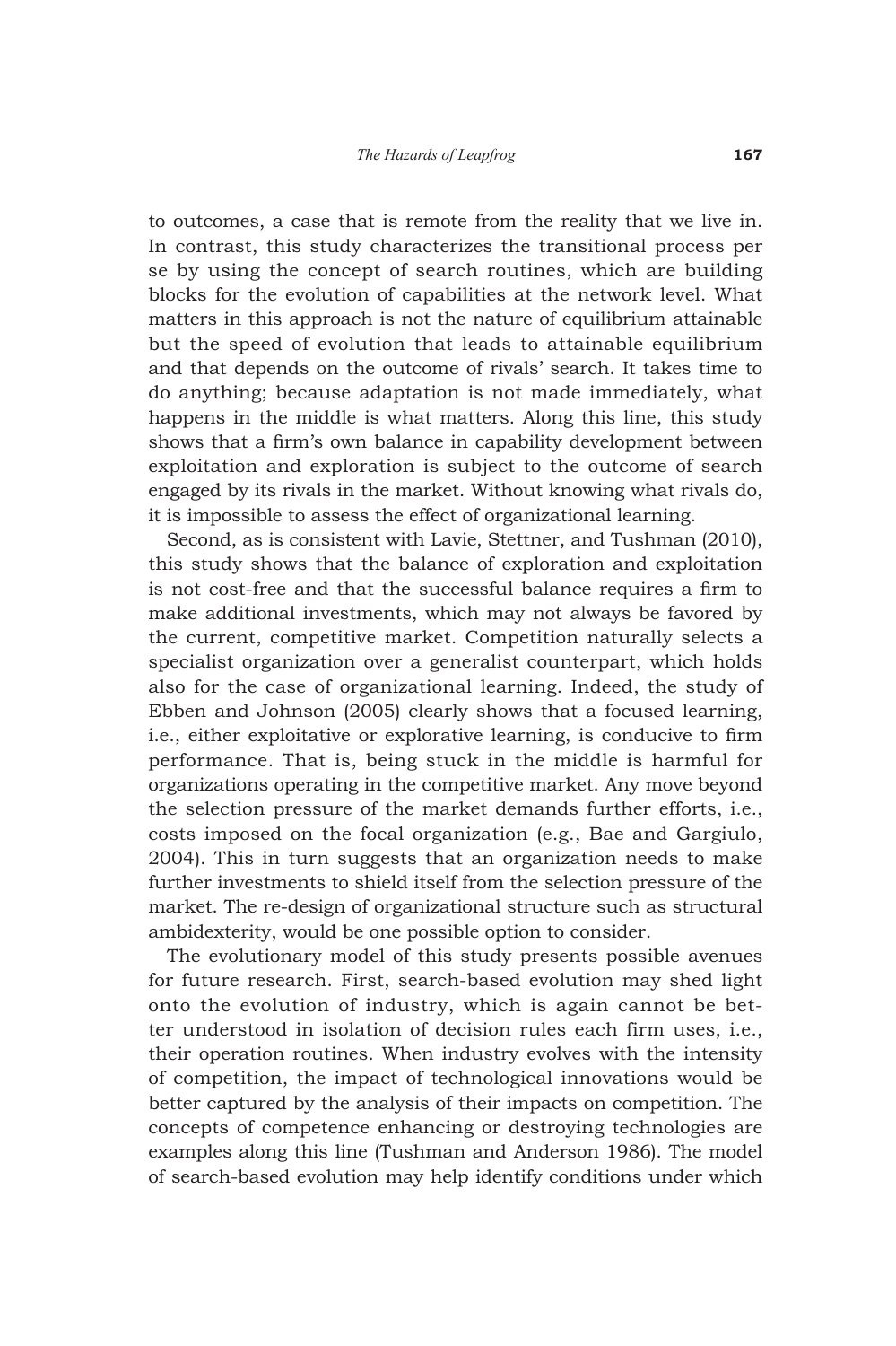the evolution of capabilities by incumbents is vulnerable to new entrants.

For example, one may test whether the growth of the industry is related to that of organizations opting for *d*-search. Since the frequent use of *d*-search speeds up the evolution of capabilities at the network level, a business model that builds on a given set of capabilities is likely to prevail as a majority of organizations in the network obtain relevant capabilities in a timely fashion, which is in turn dependent upon the availability of organizations using *d*-search. One may also consider a natural experiment where a treatment effect is exogenously given to an exchange network (e.g., Haavelmo, 1994). For example, alliance formation in the US telecommunications industry in the 90s may present a good setting for the natural experiment because of the Telecommunications Act of 1996. This act served to remove the regulatory separation between telecoms operators and the media providers, including cable TV. This deregulation accelerated the creation of a new market, including personal communications services (PCSs), attracted new entrants into the industry, facilitating strategic alliances in the industry. This institutional change was virtually an exogenous shock to incumbents in the industry. One may compare the evolution of capabilities before and after year 1996 and test whether the effects of search routines were contingent upon a new stream of entrants.

Second, one important debate in the innovation literature is whether competition promotes innovation or not. This study offers an alternative that explicates the relationship between competition and innovation. As discussed above, the key finding of this study is that the frequent use of *d*-search expedites the evolution of capabilities at the network level yet in a direction that increases the homogeneity of rivals with respect to capabilities. Given that *d*-search serves as the exploration of new capabilities, it should be instrumental to innovation activities. Yet, the unintended consequence of *d*-search is that differentiation advantages obtained by *d*-search are temporary and that in the long run, such advantages dissipate rapidly. This tendency gets stronger when organizational learning via *d*-search is effective or when the selection pressure becomes stronger (see Claim 4). It is because the frequent *d*-search coupled with selection pressure leads to incremental discovery of capabilities. Note that the selection pressure in the evolutionary framework is equivalent to competition in the economic literature (Hannan and Freeman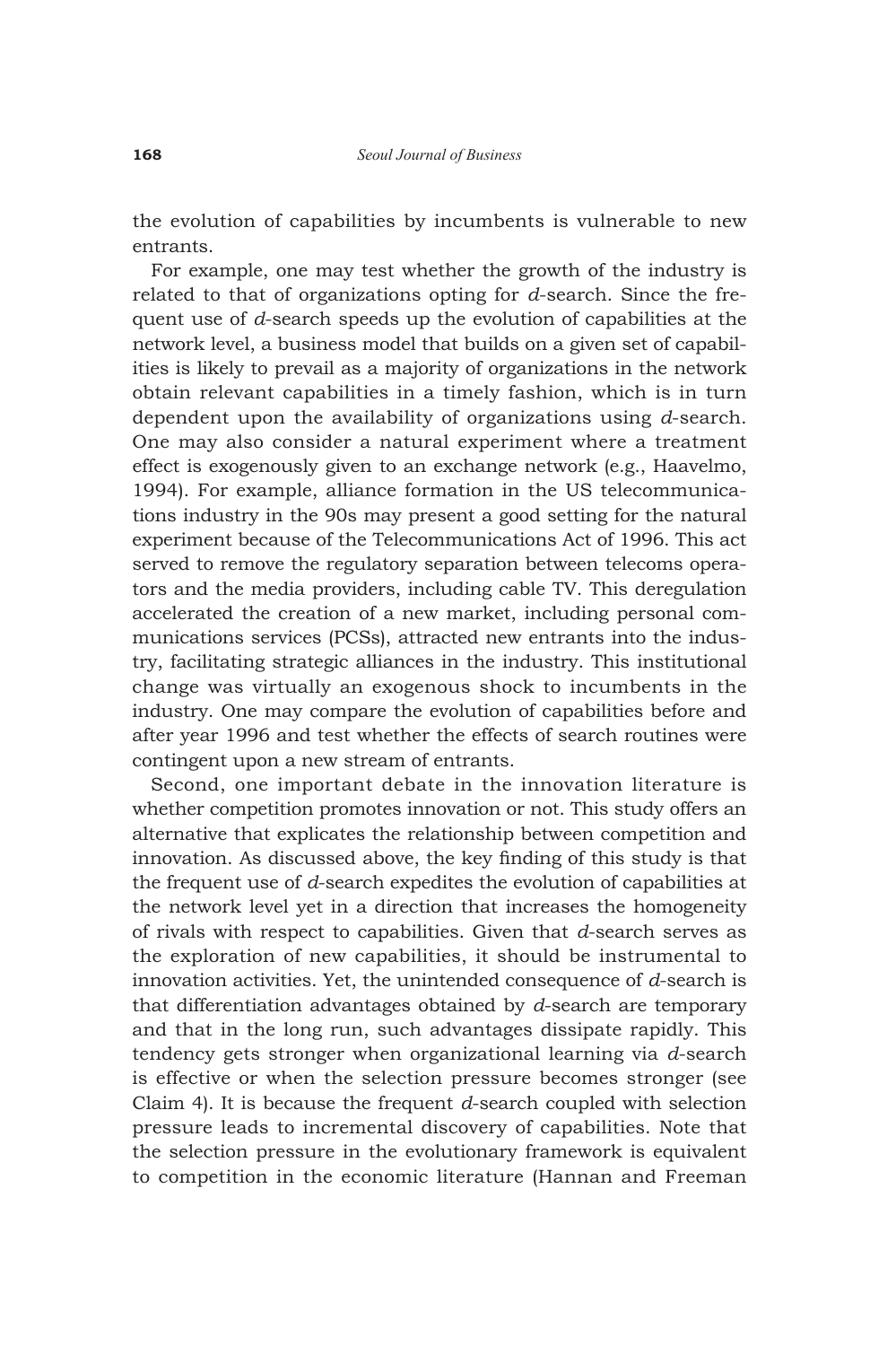1977). In this regard, the finding of this study strongly suggests that competition among effective learners may inhibit incumbents' innovation and that these incumbents at best introduce incremental innovations with a temporary advantage.

Alternatively, one may say that independent *d*-searches may help organizations to avoid path-dependent learning, unleashing radical innovations. Yet, insofar as organizational capabilities that are fitness-enhancing are limited in supply, the chance that *d*-searches are independent will be declining. As rivals compete for the same best practices, organizations in a network may rush for similar capabilities that are known to be fitness-enhancing. The tendency gets even worse as *d*-searches are guided by the selection environment that favors clearly and strongly a certain way of running a business, i.e., dominant design (Anderson and Tushman 1990). Hence, the selection environment with clear and strong feedbacks fosters intense competition among rivals, namely the red ocean, even when rivals invoke *d*-search. In short, those who intend to *leapfrog* by using d-search may face the hazards of it in the long run – the depletion of differentiation advantages as well as the vulnerability to new entrants with novel capabilities.

What managerial implications does this study make? First, one of important tasks facing managers is to select and bet on a profitable business by making capital investment faster than rivals do. To this end, managers monitor shifting demands and ask what the next hot thing is. This study suggests that attention should be given to capabilities that are obtained from *d*-search. Unlike organizations with c-search, those making *d*-search may have more impact on the evolution of capabilities, which will determine the way of competition and possible models of business in the network. One caution to make is that the capabilities obtained from *d*-search are likely to be obsolete easily as *d*-search becomes frequent: the fad and fashion will be short-lived.

Second, given the hazards of leapfrog, it is necessary for managers to avoid over-adaptation to a given set of capabilities and thus a dominant business. Otherwise, their capital investments are vulnerable to the advent of new capabilities and the changes in consumer preferences, both of which are exogenously given to an exchange network. Three alternatives are available to pace off the evolution of a given firm's capabilities. One is to avoid using strong incentive schemes, which align tightly the managers' pay to the market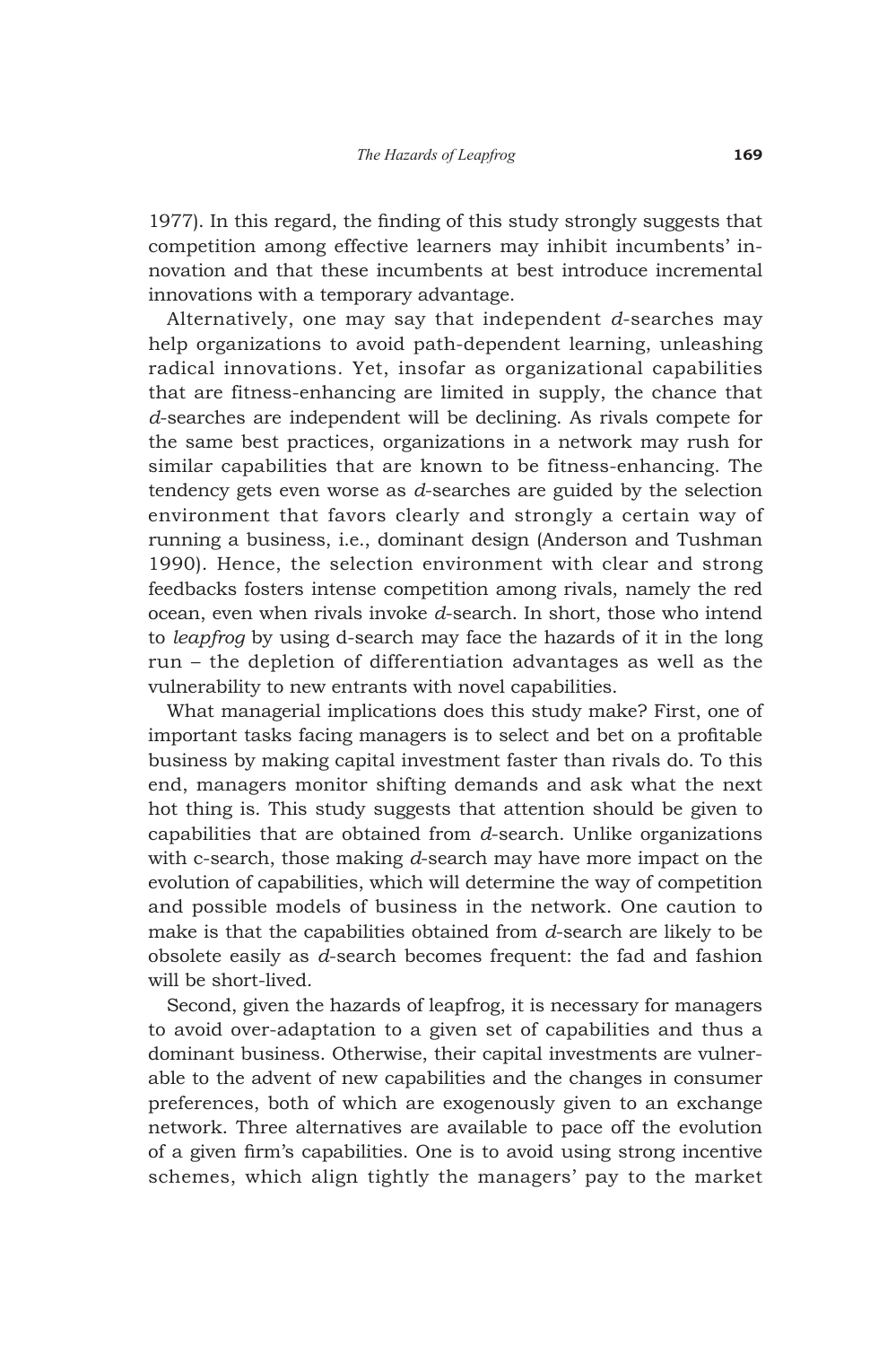performance of the firm. It is because strong incentive makes managers pay too much attention to the feedback from the selection environment, leading them to over-adapt to this environment that is by nature volatile and prone to change over time. Another is to increase novice hires, who are inexperienced in a current selection environment yet has expertise in other domains. These employees would serve as a new source of capabilities which may yield valuable outcomes when the market demand shifts into new businesses. The other is to have a diversified stream of revenues or businesses so as not to lock in a few capabilities that are readily obsolete.

When selection favors competition, effective learning expedites the evolution of capabilities at the expense of firm heterogeneity. By that margin, slow evolution makes an exchange network stable and effective. Go slow and live long.

## **APPENDIX Organizational Learning via Alliances**

For the market that consists of the two distinct types of capabilities, alpha and beta, the frequency of alpha capabilities after organizational learning, *v*', is given by:

$$
v^{2} \times 1 + (1 - v)^{2} \times 0 + v(1 - v)\frac{(1 + D)}{2} + (1 - v)v\frac{(1 + D)}{2}
$$
  
= v + Dv(1 - v)

where, *D* measures the relative advantage of alpha capabilities over beta, and varies between minus one and one.

For the same market, yet with organizations whose intensity of local search is *D*\*, the frequency of alpha capabilities after organizational learning is given by:

$$
(v^{2} + \frac{D^{*}}{2}) + 2[v(1 - v) - \frac{D^{*}}{2}] \frac{(1 + D)}{2}
$$

$$
= v + Dv(1 - v) - \frac{DD^{*}}{2}
$$

where *D*\* varies between zero and one.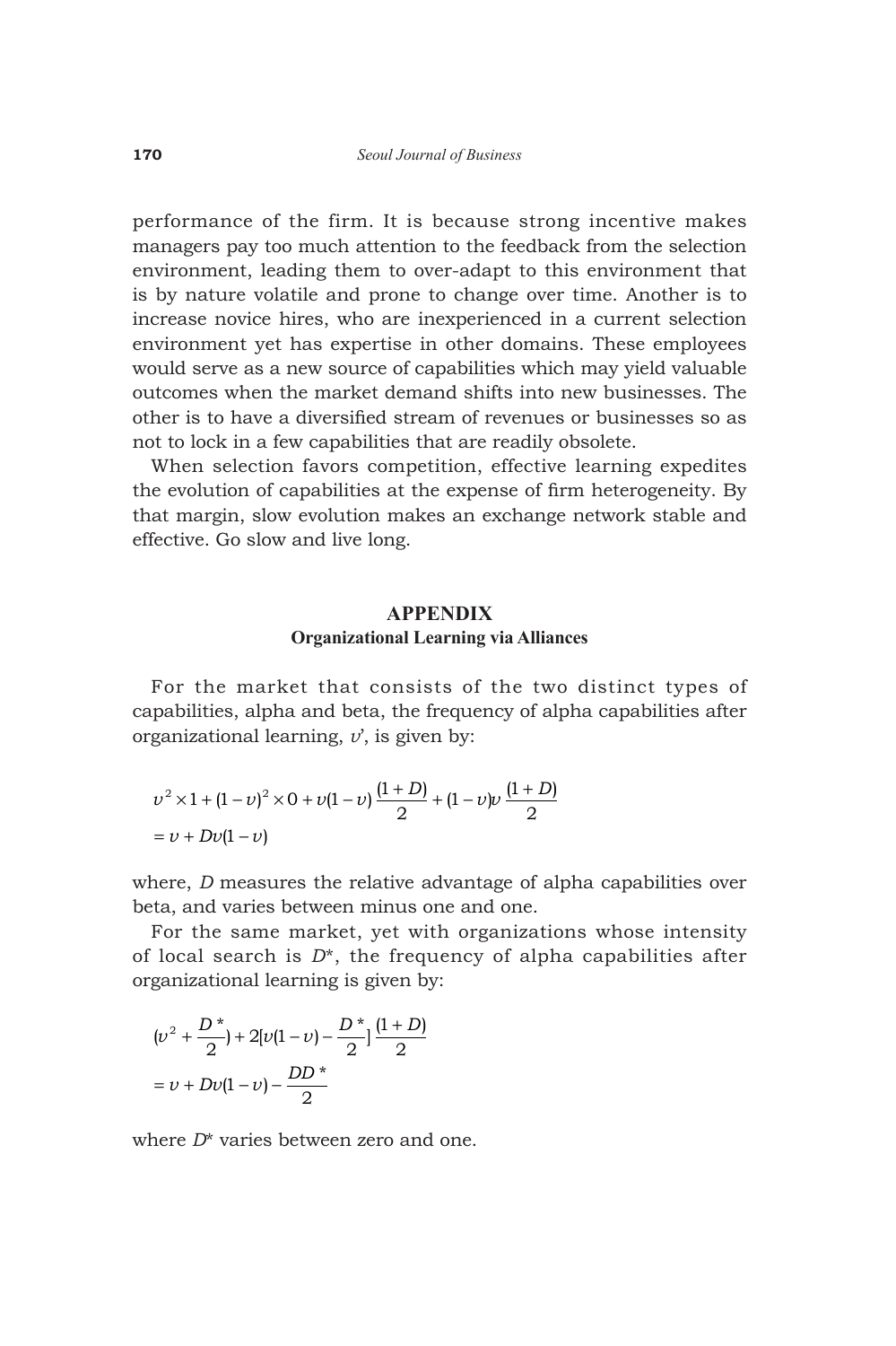#### **REFERENCES**

- Anderson, P., and M. Tushman (1990), "Technological discontinuities and dominant designs: A cyclical model of technological change," *Administrative Science Quarterly*, 35, 604-633.
- Bae, J (2011), "Cooperative exchange with substitutable ties and its competitive outcomes," *Seoul Journal of Business*, 17, 61-95.
- Bae, J. and M. Gargiulo (2004), "Partner substitutability, alliance network structure, and firm profitability in the telecommunications industry," *Academy of Management Journal*, 47, 843-859.
- Bae, J., and S. Kang (2010), "The elements of learning: Coordination capacity and search scale," *Korean Journal of Management*, 18, 1-30.
- Bae, J. and J. Koo (2008), "Information loss, knowledge transfer cost and the value of social relations," *Strategic Organization*, 6, 227-258.
- Bae, J., F.C. Wezel, and J. Koo (2011), "Cross-cutting ties, organizational density, and new firm formation in the U.S. biotech industry, 1994-98," *Academy of Management Journal*, 54, 295-311.
- Barnett, W., and M. Hansen (1996), "The red queen in organizational evolution," *Strategic Management Journal*, 17, 139-157.
- Baum, J, T. Calabrese, and B. Silverman (2000), "Don't go it alone: Alliance network composition and startups' performance in Canadian biotechnology", *Strategic Management Journal*, 21, 267-294.
- Beckman, C., P. Haunschild, and D. Phillips (2004), "Friends or strangers? Firm-specific uncertainty, market uncertainty, and network partner selection," *Organization Science*, 15 (3), 259-275.
- Boyd, R., and P. Richerson (1985), *Culture and Evolutionary Process*. IL: University of Chicago Press.
- Burt, R. (1982), *Toward a structural theory of action: Network models of social structure, perception, and action*. NY: Academic Press.
- Chung, S., H. Singh, and K. Lee (2000), "Complementarity, status similarity and social capital as drivers of alliance formation," *Strategic Management Journal*, 21, 1-22.
- Cohen, M., and P. Bacdayan (1994), "Organizational routines are store as procedural memory: Evidence from a laboratory study," *Organization Science*, 5, 554-568.
- Cohen, M., and D. Levinthal (1990), "Absorptive capacity: A new perspective on learning and innovation," *Administrative Science Quarterly*, 35, 128- 152.
- Cyert, R.M., and J.G. March (1963), *A Behavioral Theory of the Firm*. Prentice-Hall, Inc.
- Decarolis, D.M., and D.L. Deeds (1999), "The impact of stocks and flows of organizational knowledge on firm performance: An empirical investiga-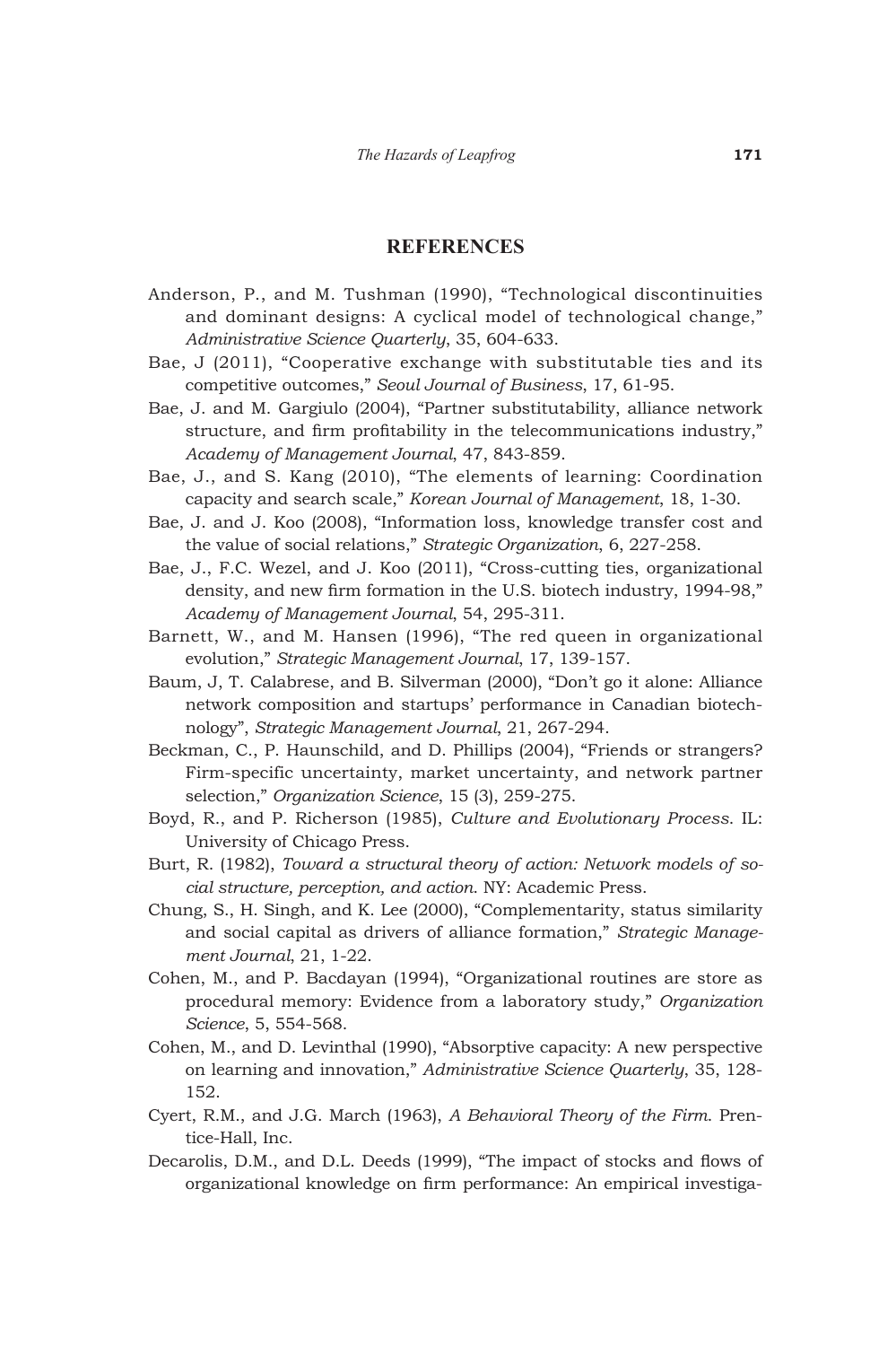tion of the biotechnology industry," *Strategic Management Journal*, 20, 953-968.

- Demsetz, H. (1988), "The theory of the firm revisited," *Journal of Law, Economics, and Organization*, 4, 141-161.
- Dussauge, P., B. Garrette, and W. Mitchell (2000), "Learning from competing partners: Outcomes and durations of scale and link alliances in Europe, North America and Asia," *Strategic Management Journal*, 21, 99-126.
- Dyer, J., and H. Singh (1998), "The relational view: Cooperative strategy and sources of interorganizational competitive advantage," *Academy of Management Review*, 23, 660-679.
- Ebben, J., and A. Johnson (2005), "Efficiency, flexibility, or both? Evidence linking strategy to performance in small firms," *Strategic Management Journal*, 26, 1249-1259.
- Eisenhardt. K., and C. Schoonhoven (1996), "Resource-based view of strategic alliance formation: Strategic and social effects in entrepreneurial firms," *Organization Science*, 7, 136-150.
- Everett, M.G., and S.P. Borgatti (1988), "Calculating role similarities: An algorithm that helps determine the orbits of a graph," *Social Networks*, 10, 71-91.
- Foss, N. (1996), "Knowledge-based approaches to the theory of the firm: Some critical comments," *Organization Science*, 7, 470-476.
- Freeman, J., and M.T. Hannan (1983), "Niche width and the dynamics of organizational populations," *American Journal of Sociology*, 88, 1116- 1145.
- Gavetti, G., and D. Levinthal (2000), "Looking forward and looking backward: Cognitive and experiential search," *Administrative Science Quarterly*, 45, 113-137.
- Gibson, C., and J. Birkinshaw (2004), "The antecedents, consequences, and mediating role of organizational ambidexterity," *Academy of Management Journal*, 47, 209-226.
- Gulati, R. (1995), "Does familiarity breed trust? The implications of repeated ties for contractual choice in alliances," *Academy of Management Journal*, 38, 85-112.
- Gulati, R., and M. Gargiulo (1999), "Where do interorganizational networks come from?," *American Journal of Sociology*, 104, 1439-1493.
- Gulati, R., N. Nohria and A. Zaheer (2000), "Strategic Networks," *Strategic Management Journal*, 21, 203-215.
- Hagedoorn, J., A.N., Link, and N.S. Vonortas (2000), "Research partnerships", Research Policy, 29, 567-586.
- Hannan, M.T., and J. Freeman (1977), "The population ecology of organizations," *American Journal of Sociology*, 82, 929-964.
- Hamel, G., Y. Doz, and C.K. Prahalad (1989), "Collaborate with your com-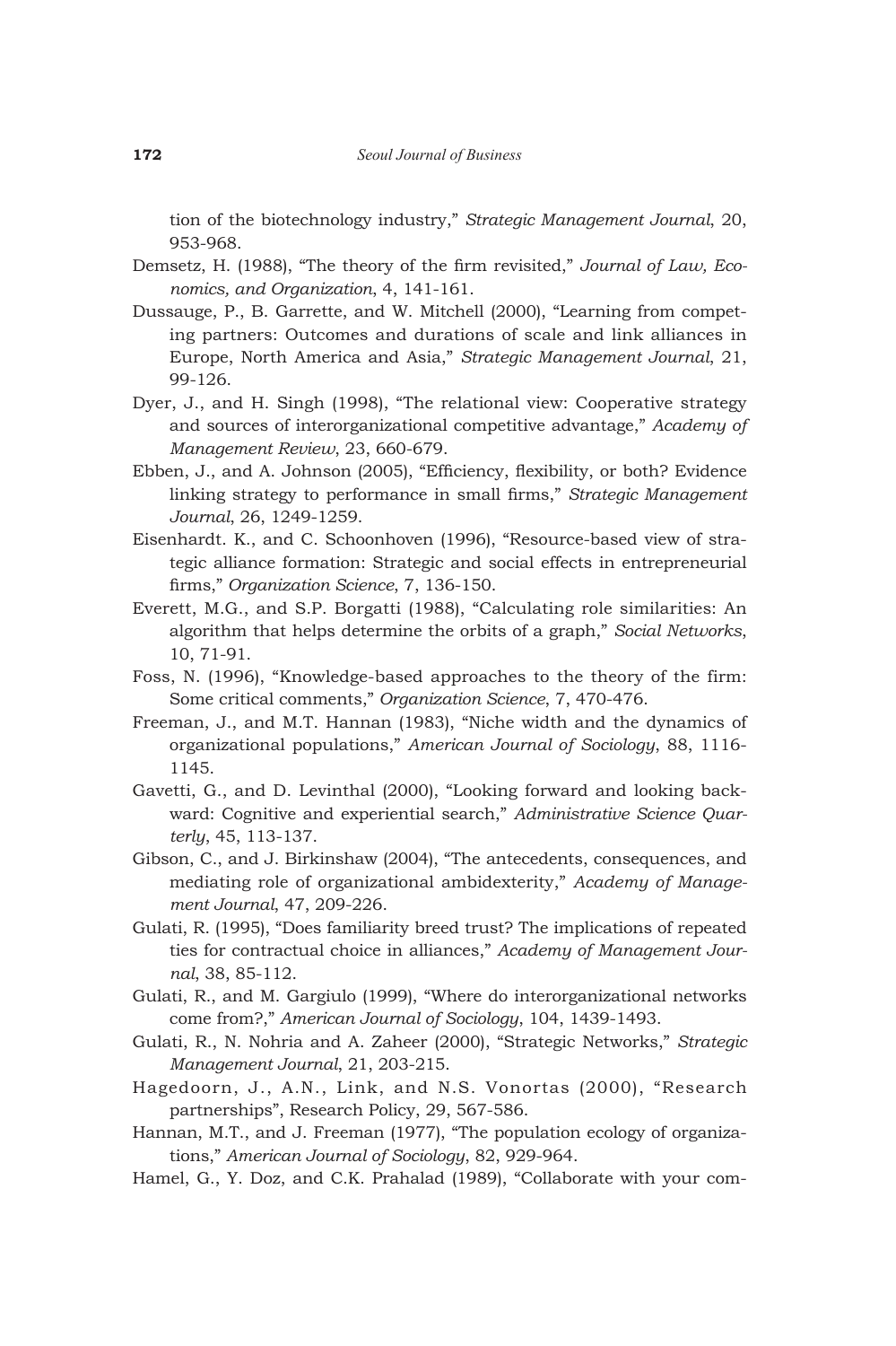petitors and win," *Harvard Business Review*, 67, 133-139.

- Haavelmo, T. (1994), "The probability approach in econometrics," *Econometrica*, 12 (Supplement), iii-115.
- He, Z.L., and P.K. Wong (2004), "Exploration vs. exploitation: An empirical test of the ambidexterity hypothesis," *Organization Science*, 15, 481- 494.
- Hennart, J. (1988), "A transaction cost theory of equity joint ventures," *Strategic Management Journal*, 9, 361-374.
- Karim, S., and W. Mitchell (2000), "Path-dependent and path-breaking change: Reconfiguring business resources following acquisitions in the U.S. medical sector, 1978-1995," *Strategic Management Journal*, 21, 1061-1081.
- Katila, R., and G. Ahuja (2002), "Something old, something new: A longitudinal study of search behavior and new product introduction," *Academy of Management Journal*, 45, 1183-1194.
- Kogut, B. (1988), "Joint ventures: Theoretical and empirical perspectives," *Strategic Management Journal*, 9, 319-332.
- Kogut, B. (2000). "The network as knowledge: Generative rules and the emergence of structure," *Strategic Management Journal*, 21, 405-425.
- Kogut, B., and U. Zander (1992), "Knowledge of the firm, combinative capabilities, and the replication of technology," *Organization Science*, 3, 383- 397.
- Larson, A. (1992), "Network dyads in entrepreneurial settings: A study of the governance of exchange relationships," *Administrative Science Quarterly*, 37, 76-104.
- Lavie, D. (2007), "Alliance portfolios and firm performance: A study of value creation and appropriation in the U.S. software industry", *Strategic Management Journal*, 28, 1187-1212.
- Lavie, D., and L. Rosenkopf (2006), "Balancing exploration and exploitation in alliance formation," *Academy of Management Journal*, 49 (4), 797- 818.
- Lavie, D., U. Stettner, and M.L. Tushman (2010), "Exploration and exploitation within and across organizations," *Academy of Management Annals*, 4, 109-155.
- Leonard\_Barton, D. (1992), "Core capabilities and core rigidities: A paradox in managing new product development," *Strategic Management Journal*, 13, 111-125
- Leenders, R.A.J. (1996), "Evolution of friendship and best friendship choices," *Journal of Mathematical Sociology*, 21, 133-148.
- Levitt, B., and J. March (1988), "Organizational learning," *Annual Review of Sociology*, 14, 319-340.
- March, J.G. (1991), "Exploration and exploitation in organizational learning," *Organization Science*, 2, 71-87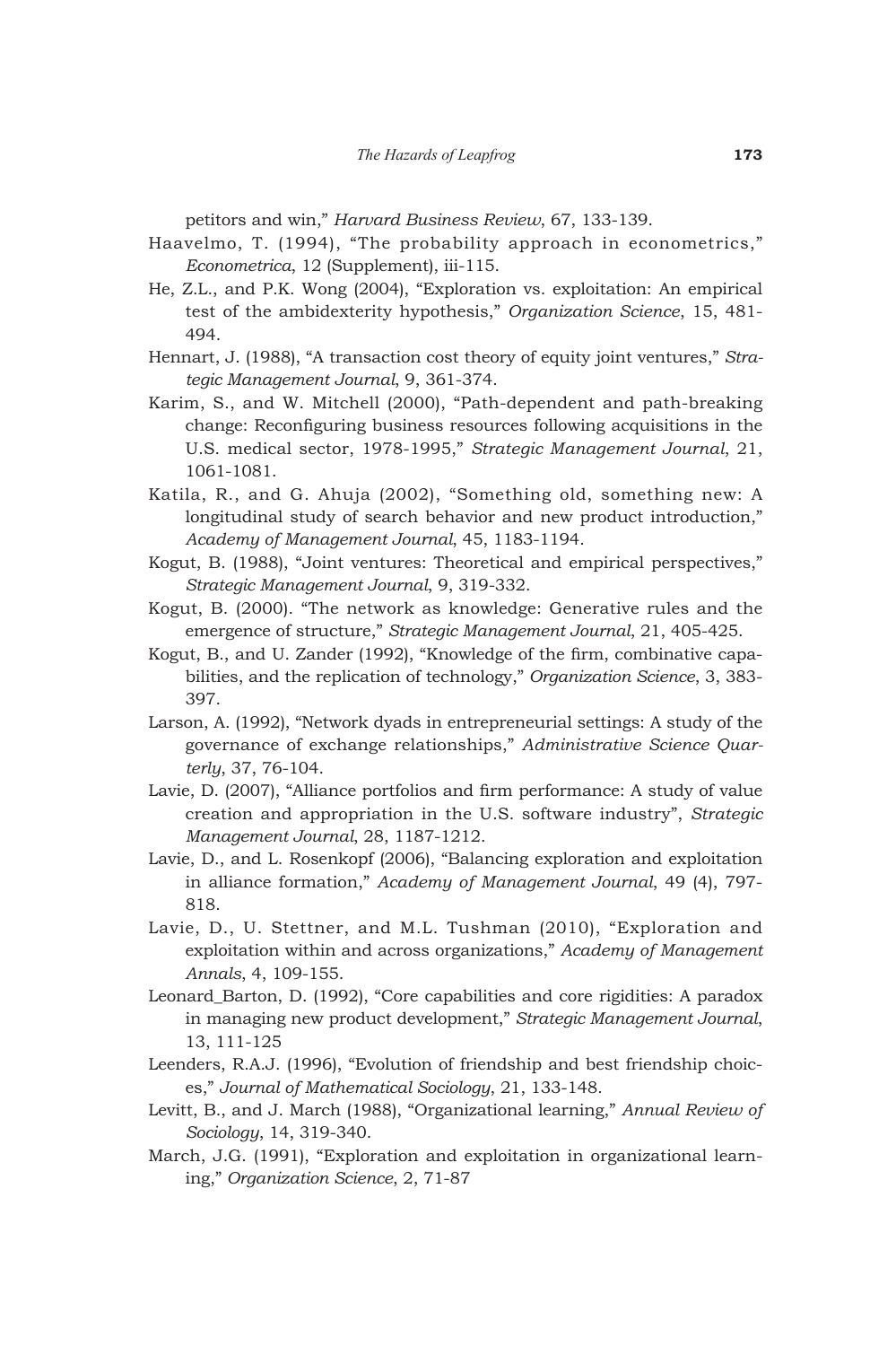March, J., and H. Simon (1958), *Organizations*. NY: John Wiley and Sons.

- Marsden, P., and N. Friedkin (1997), "Network studies of social influence," *Sociological Methods & Research*, 22, 127-151.
- McConnell, J., and T. Nantell (1985), "Corporate combinations and common stock returns: The case of joint ventures," *The Journal of Finance*, XL, 519-536.
- Mowery, D., J.E. Oxley, and B. Silverman (1996), "Strategic alliances and interfirm knowledge transfer," *Strategic Management Journal*, 17, 77- 91.
- Nelson, R., and S. Winter (1982), *An Evolutionary Theory of Economic Change*. MA: Harvard University Press.
- Pfeffer, J., and P. Nowak (1976), "Joint ventures and interorganizational interdependence," *Administrative Science Quarterly*, 21, 398-418.
- Porter, M. (1996). "What is strategy?," *Harvard Business Review*, 74, 61-78.
- Rothaermel, F., and D.L. Deeds (2004), "Exploration and exploitation alliances in biotechnology: A system of new product development," *Strategic Management Journal*, 25, 201-221.
- Rumelt, R. (1984), "Towards a strategic theory of the firm," In R. B. Lamb (ed.). *Competitive Strategic Management*. NJ: Prentice-Hall.
- Sakakibara, M. (1997), "Heterogeniety of firm capabilities and cooperative research and development: An empirical examination of motives," *Strategic Management Journal*, 18 (summer special), 143-164.
- Sampson, R. (2005), "Experience effects and collaborative returns in R&D alliances," *Strategic Management Journal,* 26, 1009-1031.
- Simon, H. (1957), *Administrative Behavior: A Study of Decision-Making Processes in Administrative Organization (2nd ed.)*. NY: The Free Press.
- Stuart, T. (2000), "Interorganizational alliances and the performance of firms: A study of growth and innovation rates in a high-technology industry," *Strategic Management Journal*, 21, 791-811.
- Uzzi, B. (1997), "Social structure and competition in interfirm networks: The paradox of embeddedness," *Administrative Science Quarterly*, 42, 35- 67.
- Teece, D.J., G. Pisano, and A. Shuen. (1997), "Dynamic Capabilities and Strategic Management," *Strategic Management Journal*, 18, 509-533.
- Tushman, M., and P. Anderson (1986), "Technological discontinuities and organizational environments," *Administrative Science Quarterly*, 31, 439-465.
- Tushman, M.L., and C.A. O'Reilly. (1996), "Ambidextrous organization: Managing evolutionary and revolutionary change," *California Management Review*, 38, 8-30.
- Tushman, M., and E. Romanelli (1985), "Organizational evolution: A metamorphosis model of convergence and reorientation," in L.L. Cummings and B.M. Staw (Eds.). *Research in Organizational Behavior*, 7: 171-222.